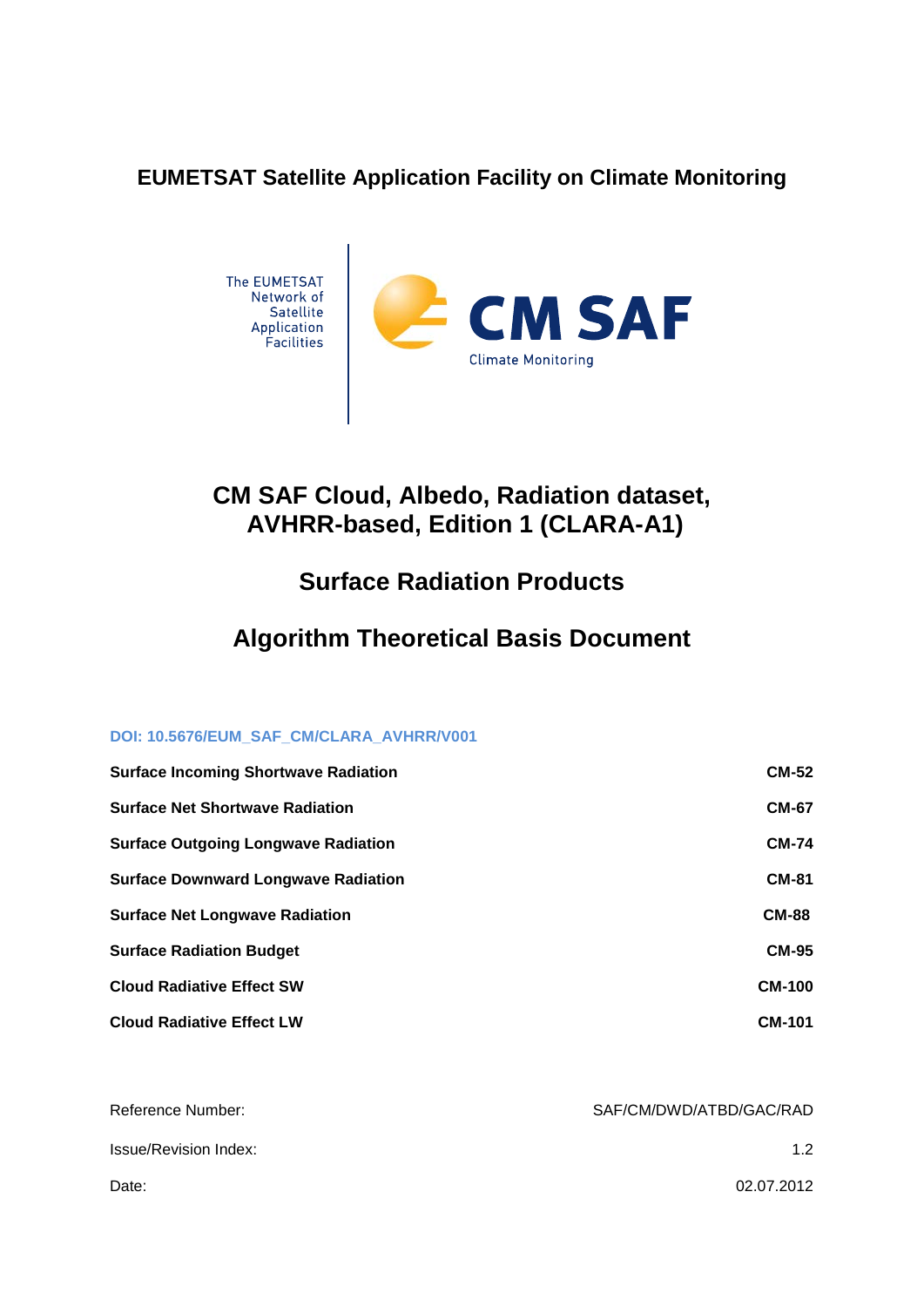

# **Document Signature Table**

|                | Name                    | Function                   | Signature | Date       |
|----------------|-------------------------|----------------------------|-----------|------------|
| <b>Author</b>  | Jörg Trentmann          | <b>CM SAF scientist</b>    |           | 02/07/2012 |
| <b>Author</b>  | <b>Richard Müller</b>   | <b>CM SAF scientist</b>    |           | 02/07/2012 |
| Editor         | Rainer Hollmann         | <b>Science Coordinator</b> |           | 02/07/2012 |
| Approval       | <b>Steering Group</b>   |                            |           | 26/09/2012 |
| <b>Release</b> | <b>Martin Werscheck</b> | <b>Project Manager</b>     |           | 30/11/2012 |

# **Distribution List**

| Internal Distribution |            |
|-----------------------|------------|
| Name                  | No. Copies |
| DWD Archive           |            |
| $\,$ CM SAF Team $\,$ |            |

| <b>External Distribution</b> |      |            |
|------------------------------|------|------------|
| Company                      | Name | No. Copies |
| <b>PUBLIC</b>                |      |            |

# **Document Change Record**

| Issue/<br>Revision | Date       | DCN No.                 | <b>Changed Pages/Paragraphs</b>                                                                                                                                                                       |
|--------------------|------------|-------------------------|-------------------------------------------------------------------------------------------------------------------------------------------------------------------------------------------------------|
| 1.0                | 31/10/2011 | SAF/CM/DWD/ATBD/GAC/RAD | First official version presented to<br>DRI-5 review board                                                                                                                                             |
| 1.1                | 11/05/2012 | SAF/CM/DWD/ATBD/GAC/RAD | Correction of typos / editorial<br>changes                                                                                                                                                            |
| 1.2                | 02/07/2012 | SAF/CM/DWD/ATBD/GAC/RAD | Implementation of RIDs from<br>DRI-5 review board<br>- editorial update of cover page<br>to account for DOI number and<br>edition name<br>- editorial update of the<br>introduction section of CM SAF |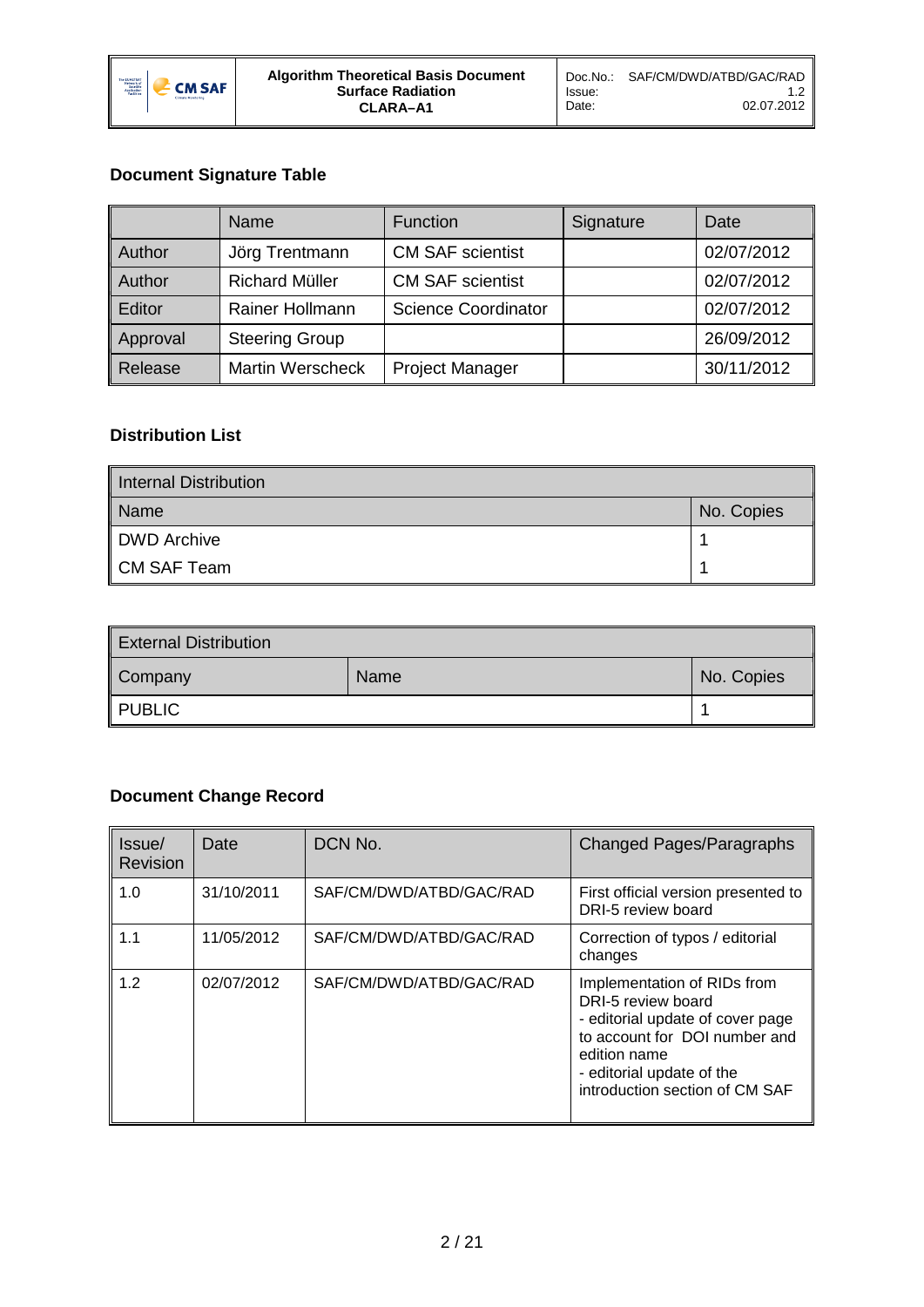

# **Applicable documents**

<span id="page-2-0"></span>

| Reference | Title                                         | Code               |
|-----------|-----------------------------------------------|--------------------|
| AD 1      | <b>CM SAF Product Requirement</b><br>Document | SAF/CM/DWD/PRD/1.7 |

## **Reference documents**

<span id="page-2-1"></span>

| Reference | Title -                                                         | Code                          |
|-----------|-----------------------------------------------------------------|-------------------------------|
| RD 1      | <b>Product User Manual</b><br><b>Surface Radiation Products</b> | SAF/CM/DWD/PUM/SFCRAD/<br>っ 1 |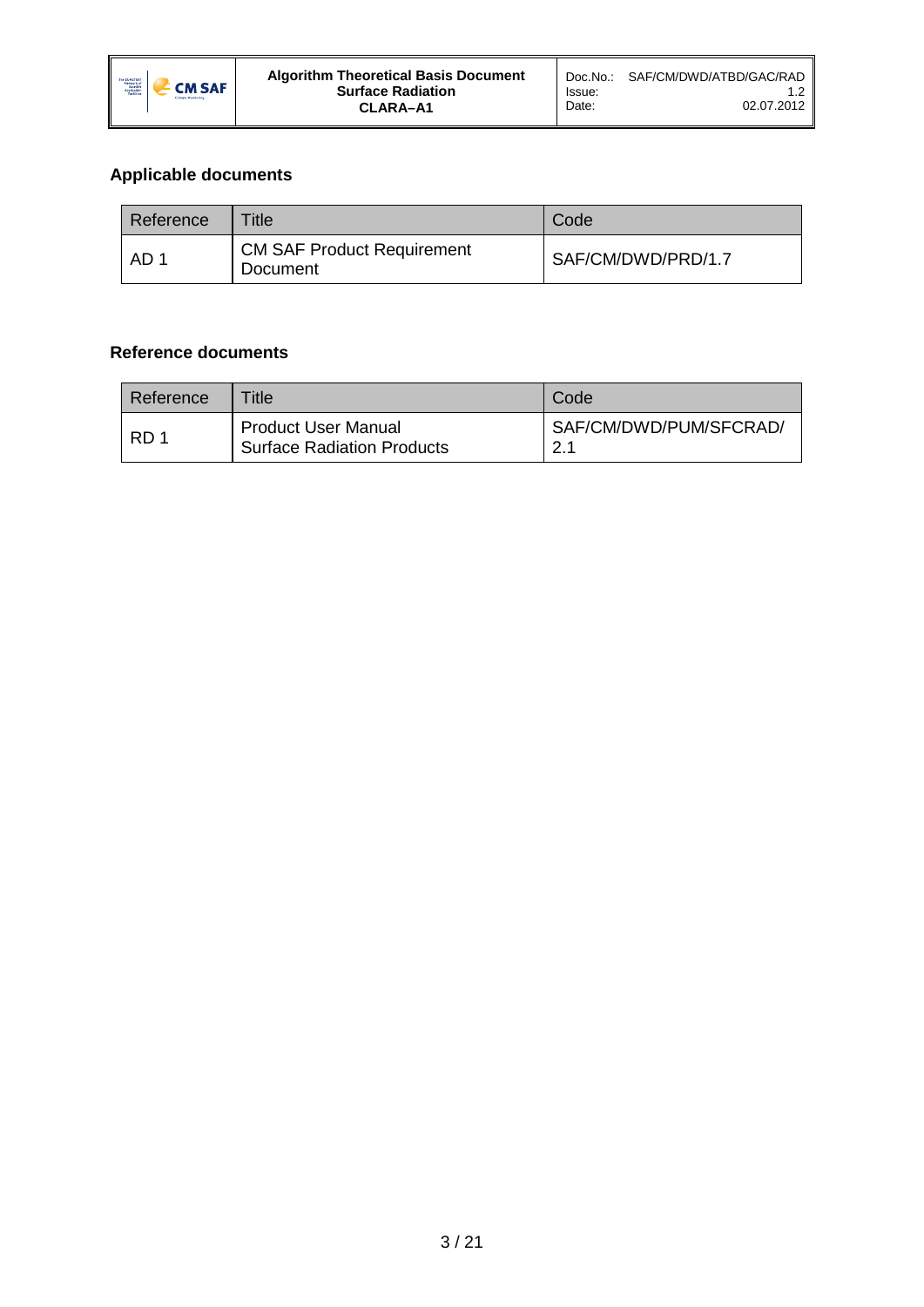

# **TABLE of CONTENT**

| $\mathbf{2}$     |                                                                      |  |
|------------------|----------------------------------------------------------------------|--|
| 3                | <b>RETRIEVAL ALGORITHMS OF THE GAC SURFACE RADIATION PRODUCTS  6</b> |  |
| 3.1              |                                                                      |  |
|                  | 3.1.1                                                                |  |
|                  | 3.1.2                                                                |  |
| 3.2              |                                                                      |  |
|                  | 3.2.1                                                                |  |
|                  | 3.2.2                                                                |  |
|                  | 3.2.3                                                                |  |
| 3.3              |                                                                      |  |
|                  | 3.3.1                                                                |  |
|                  | 3.3.2                                                                |  |
|                  | 3.3.3                                                                |  |
| $\blacktriangle$ |                                                                      |  |

### **LIST of FIGURES**

| Figure 1: Flow-chart of the calculation of the surface incoming solar radiation under clear-sky       |
|-------------------------------------------------------------------------------------------------------|
| conditions. The required input data is shown on the left side of the diagram, the right part          |
| represents the calculation of the surface solar irradiance using the MAGIC clear-sky model. The       |
|                                                                                                       |
| Figure 2: Diagram of the calculation of the surface solar incoming radiation under cloudy conditions. |
| The required input data is shown on the left side of the diagram, the right part represents the       |
| calculation of the surface solar irradiance using the look-up tables for the TOA albedo. The figure   |
|                                                                                                       |
| Figure 3: Spatial distribution of the surface albedo used in the calculation of the clear-sky surface |
|                                                                                                       |
| Figure 4: NOAA 9 AVHRR spectral response functions for the visible (channel 1) and the near-infrared  |
|                                                                                                       |
| Figure 5: Temporal average of the cloud correction factor derived from the ERA-Interim data set 15    |
|                                                                                                       |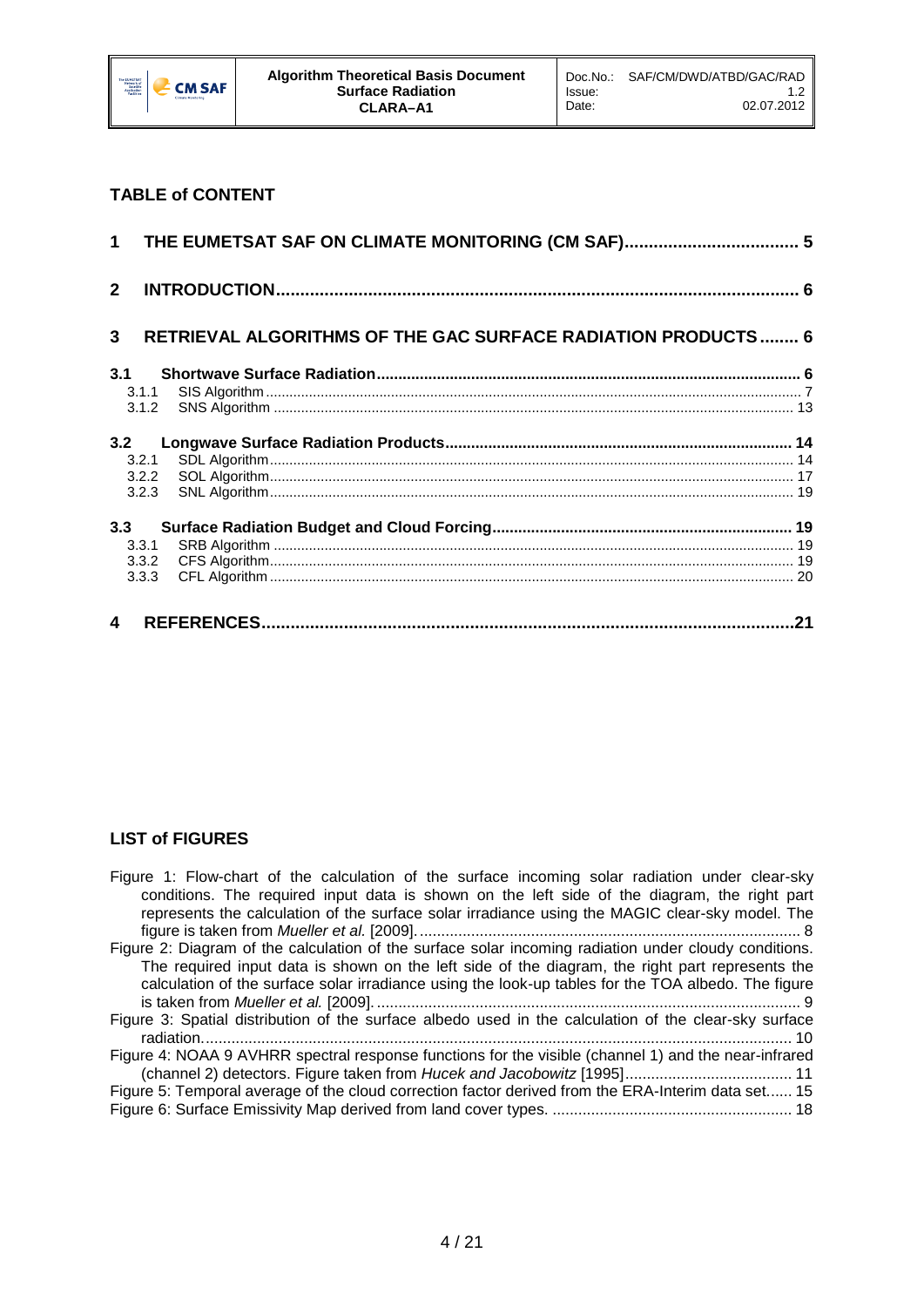

# <span id="page-4-0"></span>**1 The EUMETSAT SAF on Climate Monitoring (CM SAF)**

The importance of climate monitoring with satellites was recognized in 2000 by EUMETSAT Member States when they amended the EUMETSAT Convention to affirm that the EUMETSAT mandate is also to "contribute to the operational monitoring of the climate and the detection of global climatic changes". Following this, EUMETSAT established within its Satellite Application Facility (SAF) network a dedicated centre, the SAF on Climate Monitoring (CM SAF, http://www.cmsaf.eu).

The consortium of CM SAF currently comprises the Deutscher Wetterdienst (DWD) as host institute, and the partners from the Royal Meteorological Institute of Belgium (RMIB), the Finnish Meteorological Institute (FMI), the Royal Meteorological Institute of the Netherlands (KNMI), the Swedish Meteorological and Hydrological Institute (SMHI), the Meteorological Service of Switzerland (MeteoSwiss), and the Meteorological Service of the United Kingdom (UK MetOffice). Since the beginning in 1999, the EUMETSAT Satellite Application Facility on Climate Monitoring (CM SAF) has developed and will continue to develop capabilities for a sustained generation and provision of Climate Data Records (CDR's) derived from operational meteorological satellites.

In particular the generation of long-term data sets is pursued. The ultimate aim is to make the resulting data sets suitable for the analysis of climate variability and potentially the detection of climate trends. CM SAF works in close collaboration with the EUMETSAT Central Facility and liaises with other satellite operators to advance the availability, quality and usability of Fundamental Climate Data Records (FCDRs) as defined by the Global Climate Observing System (GCOS). As a major task the CM-SAF utilizes FCDRs to produce records of Essential Climate Variables (ECVs) as defined by GCOS. Thematically, the focus of CM SAF is on ECVs associated with the global energy and water cycle.

Another essential task of CM SAF is to produce data sets that can serve applications related to the new Global Framework of Climate Services initiated by the WMO World Climate Conference-3 in 2009. CM SAF is supporting climate services at national meteorological and hydrological services (NMHSs) with long-term data records but also with data sets produced close to real time that can be used to prepare monthly/annual updates of the state of the climate. Both types of products together allow for a consistent description of mean values, anomalies, variability and potential trends for the chosen ECVs. CM SAF ECV data sets also serve the improvement of climate models both at global and regional scale.

As an essential partner in the related international frameworks, in particular WMO SCOPE-CM (Sustained COordinated Processing of Environmental satellite data for Climate Monitoring), the CM SAF - together with the EUMETSAT Central Facility, assumes the role as main implementer of EUMETSAT's commitments in support to global climate monitoring. This is achieved through:

- Application of highest standards and guidelines as lined out by GCOS for the satellite data processing,
- Processing of satellite data within a true international collaboration benefiting from developments at international level and pollinating the partnership with own ideas and standards,
- Intensive validation and improvement of the CM SAF climate data records,
- Taking a major role in data set assessments performed by research organisations such as WCRP. This role provides the CM SAF with deep contacts to research organizations that form a substantial user group for the CM SAF CDRs,
- Maintaining and providing an operational and sustained infrastructure that can serve the community within the transition of mature CDR products from the research community into operational environments.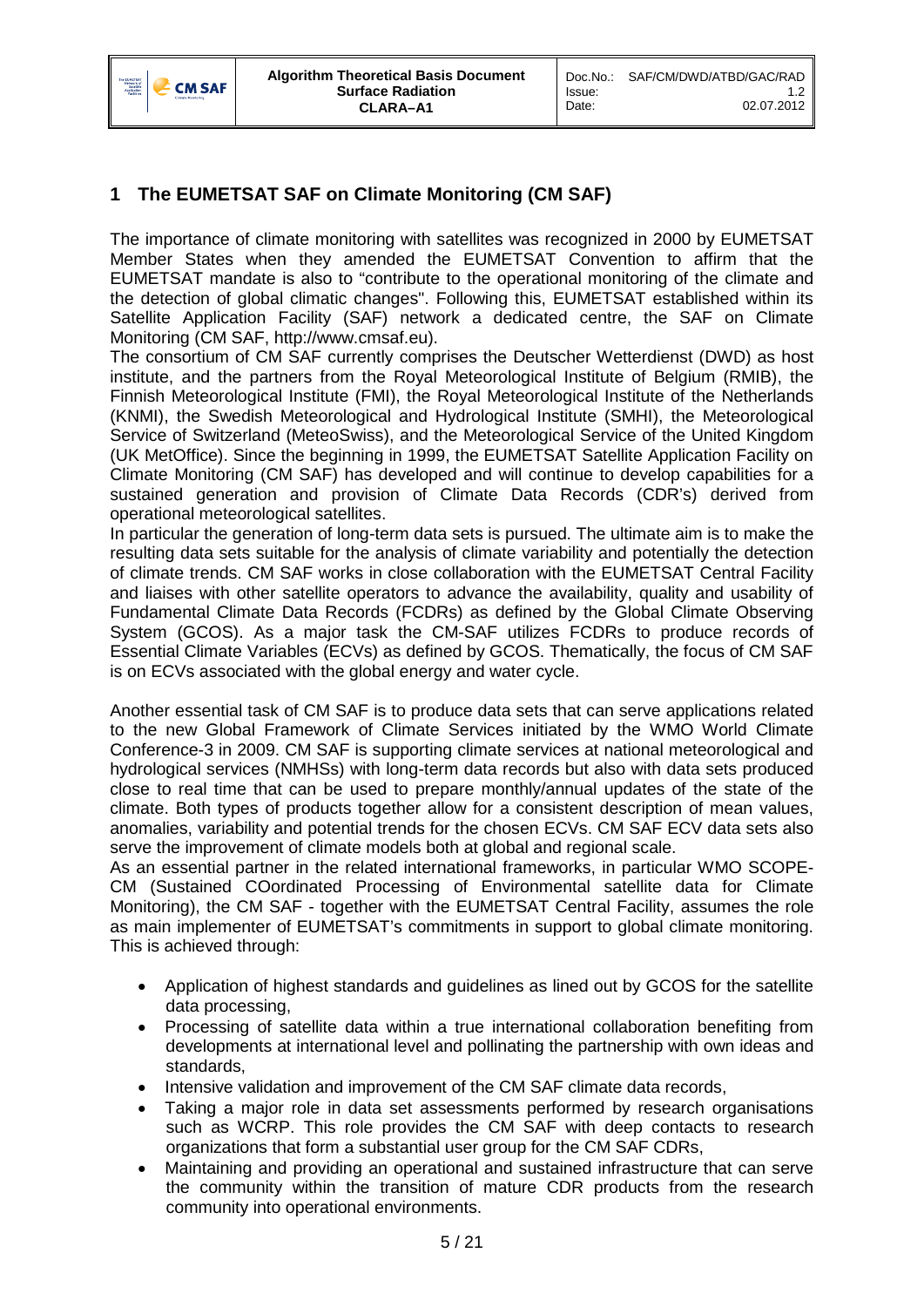

A catalogue of all available CM SAF products is accessible via the CM SAF webpage, http://www.cmsaf.eu/. Here, detailed information about product ordering, add-on tools, sample programs and documentation is provided.

# <span id="page-5-0"></span>**2 Introduction**

This CM SAF Algorithm Theoretical Basis Document (ATBD) provides information on the processing algorithm implemented for the retrieval of surface radiation parameters from the AVHRR Global Area Coverage (GAC) data. For the shortwave surface radiation the same algorithm is applied as used in the operational surface radiation processing chain. For the retrieval of the longwave surface radiation the algorithm is based on cloud information derived from satellite, reanalysis data, and topographic information.

More information on the basic accuracy requirements are defined in the product requirements document [\[AD 1\]](#page-2-0). The GAC surface radiation data set contains multiple parameters:

Surface Incoming Shortwave Radiation [CM-52, SIS\_AVHRR\_global\_DS, Section [3.1.1\]](#page-6-0), Surface Net Shortwave Radiation [CM-67, SNS\_AVHRR\_global\_DS, Section [3.1.2\]](#page-12-0),

Surface Downward Longwave Radiation [CM-81, SDL\_AVHRR\_global\_DS, Section [3.2.1\]](#page-13-1),

Surface Outgoing Longwave Radiation [CM-74, SOL\_AVHRR\_global\_DS, Section [3.2.2\]](#page-16-0),

Surface Net Longwave Radiation [CM-88, SNL\_AVHRR\_global\_DS), Section [3.2.3\]](#page-18-0),

Surface Radiation Budget [CM-95, SRB\_AVHRR\_global\_DS, Section [3.3.1\]](#page-18-2),

Cloud Radiative Effect SW [CM-100, CFS\_AVHRR\_global\_DS, Section [3.3.2\]](#page-18-3),

Cloud Radiative Effect LW [CM-101, CFL\_AVHRR\_global\_DS, Section [3.3.3\]](#page-19-0)

# <span id="page-5-1"></span>**3 Retrieval Algorithms of the GAC Surface Radiation Products**

In the following the retrieval algorithms used to generate the surface radiation products in the CM SAF GAC data set will be described. The retrieval of the shortwave surface radiation products (SIS, SNS) is presented in Section [3.1,](#page-5-2) Section [3.2](#page-13-0) presents the algorithms used to derive the longwave surface radiation data sets (SDL, SOL, SNL). The algorithms to calculate the surface radiation budget (SRB) and the shortwave and longwave cloud effects (CFS, CFL) are presented in Section [3.3.](#page-18-1)

# <span id="page-5-2"></span>**3.1 Shortwave Surface Radiation**

The retrieval algorithm of the surface shortwave radiation (i.e., the surface radiation in the wavelength region between 200 nm and 4000 nm) used for the processing of the AVHRR GAC data is based on the algorithm used in the operational CM SAF chain [\[RD 1\]](#page-2-1).

The underlying fundamental assumption of retrieving the surface solar irradiance from satellite observations is that the reflected radiance, as measured by the satellite instrument, is related to the broadband atmospheric transmission, T. From the atmospheric transmission the surface incoming solar radiation, SIS, can be derived:

<span id="page-5-3"></span>
$$
S/S = E_0 \cos(\Theta_0) T,
$$
 (Eq. 1)

where  $E_0$  is the incoming solar flux at the top-of-the-atmosphere ( $E_0$  = 1368 W/m<sup>2</sup>) and  $\Theta$ 0 the solar zenith angle. The net surface solar radiation is defined as the difference between the incoming and the reflected surface solar radiation:

$$
SNS = SIS - SOS,
$$
 (Eq. 2)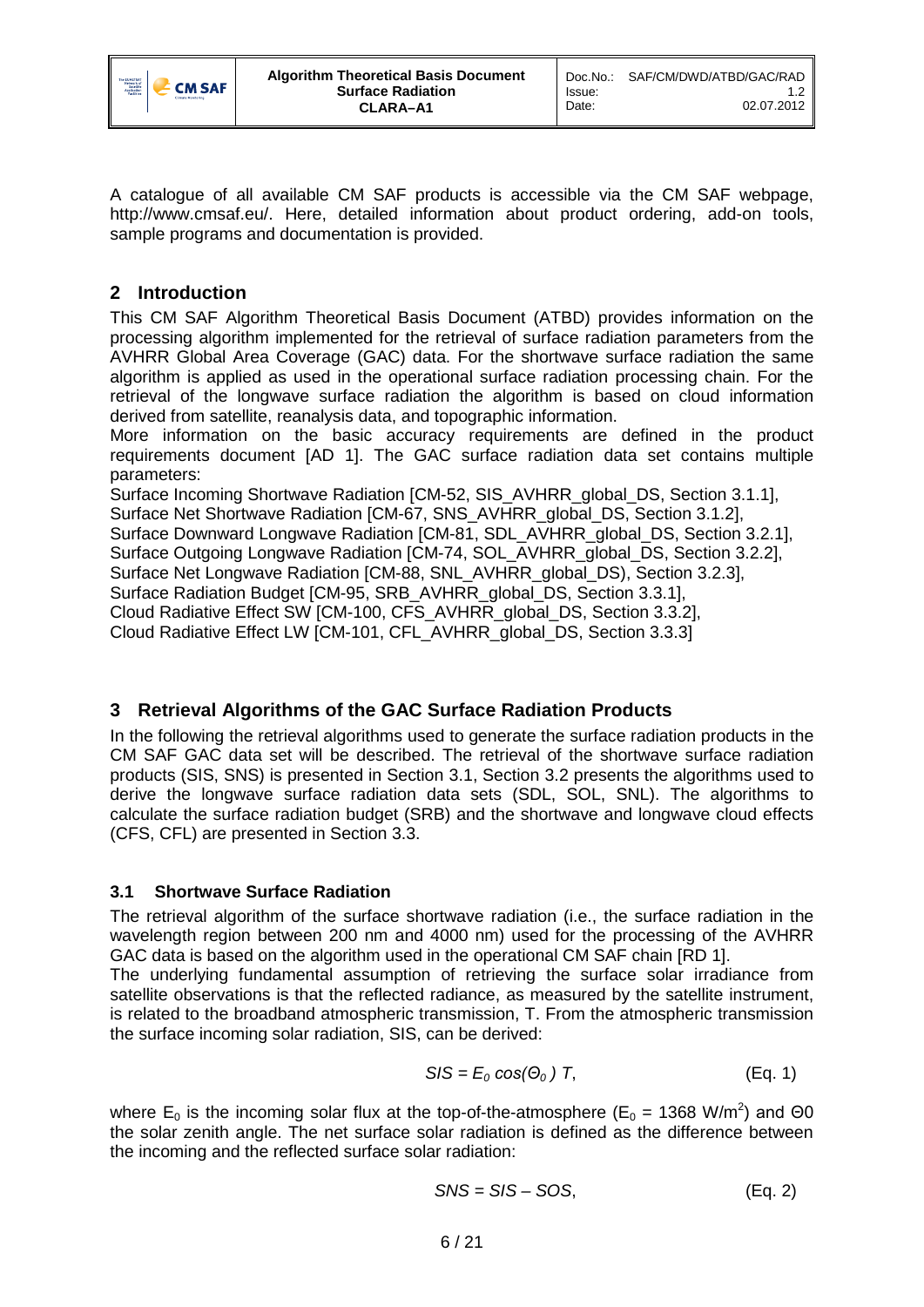

where SNS is the net surface solar irradiance and SOS the reflected surface solar radiation.

## <span id="page-6-0"></span>**3.1.1 SIS Algorithm**

The algorithm used here to derive SIS from the AVHRR GAC data set is based on the application of a look-up-table to derive the atmospheric transmission and the surface incoming solar radiation [*Pinker and Laszlo*, 1992]. The details of the algorithm are given in [*R Mueller et al.*, 2009]. Here, the basic layout and the fundamental assumptions of the algorithm are presented.

The solar surface irradiance is mainly determined by the solar zenith angle, the cloud coverage, the vertically-integrated water vapour and the aerosol optical depth.

The solar zenith angle (SZA) is determined by the rotation of the Earth, the tilting of the Earth axis and their movement around the sun; the SZA can be accurately calculated. While satellite-based information on the integrated water vapour is available from microwave instruments (e.g., the ATOVS package), these instruments / satellite channels are not available from the AVHRR GAC data set. Also no suitable data set of the aerosol optical depth is available from the AVHRR GAC data. For these two parameters, external data sources have to be consulted to calculate the transmissivity and the surface solar incoming radiation. The main information that is used from the AVHRR GAC satellite data is the information on cloud coverage.

The retrieval algorithm used to derive the surface incoming solar radiation consists of two steps. First, the full spectral information of the satellite instrument is used to derive information on cloud coverage for each pixel using the Nowcasting SAF (SAFNWC) software. In case, no cloud is detected (i.e., the satellite pixel is considered '*cloud-free*'), the surface solar irradiance is calculated by radiative transfer modelling using information on the integrated water vapour and the aerosol optical depth from auxiliary sources without the use of additional satellite observations. In the case the cloud retrieval algorithm detects the presence of a cloud, the pixel is considered '*cloudy*' and the atmospheric transmissivity and subsequently the surface solar irradiance is derived using the method described in Section [3.1.1.2.](#page-9-1)

### **3.1.1.1 Cloud-free conditions**

The calculation of the surface solar irradiance under cloud-free conditions does not require any additional information from satellite, but is performed using the clear-sky Mesoscale Atmospheric Global Irradiance Code (MAGIC, [http://gnu-magic.sourceforge.net/\)](http://gnu-magic.sourceforge.net/). [Figure 1](#page-7-0) presents the flow-chart of the calculation of the surface incoming solar radiation under clearsky conditions using MAGIC.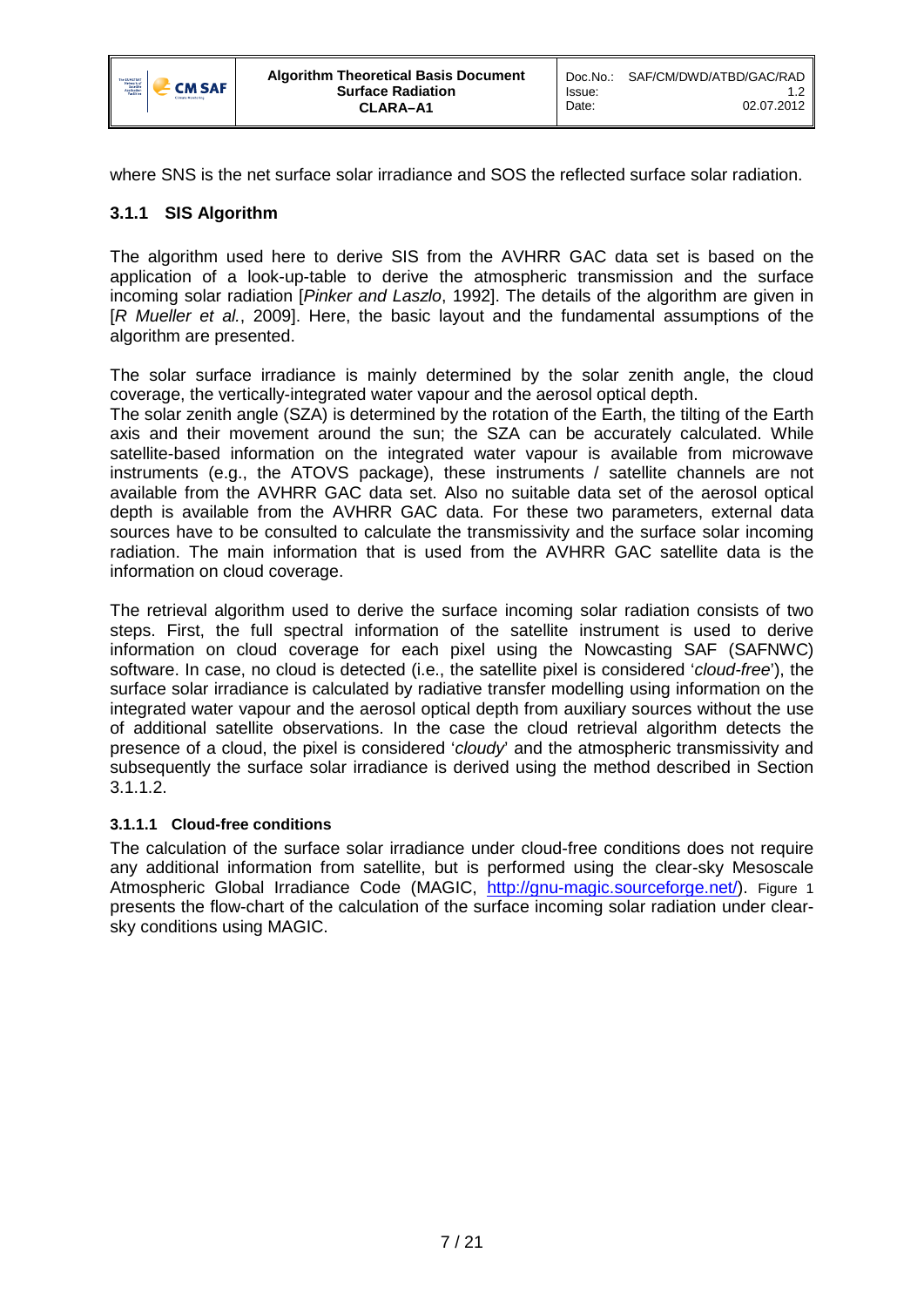

H<sub>20</sub>, 03

Albedo

Correction of varying absorber (O3, H2O)

Correction of varying

surface albedo

H2O from NWP analysis, O3

climatology

Surface albedo: Merging of retrieval and

Background map

<span id="page-7-0"></span>

As input parameters, aerosol information (i.e., aerosol optical depth, single scattering albedo, backscattering coefficient), vertically-integrated water vapour and ozone, as well as the surface albedo are required.

For the aerosol information, the monthly mean aerosol fields from the GADS/OPAC climatology [*Hess et al.*, 1998] has been used. The integrated water vapour is taken from the ERA-Interim Reanalysis [*Dee et al.*, 2011], which has recently been extended to cover the time span between 1979 and today. The vertical ozone column has been set constant to 335 DU.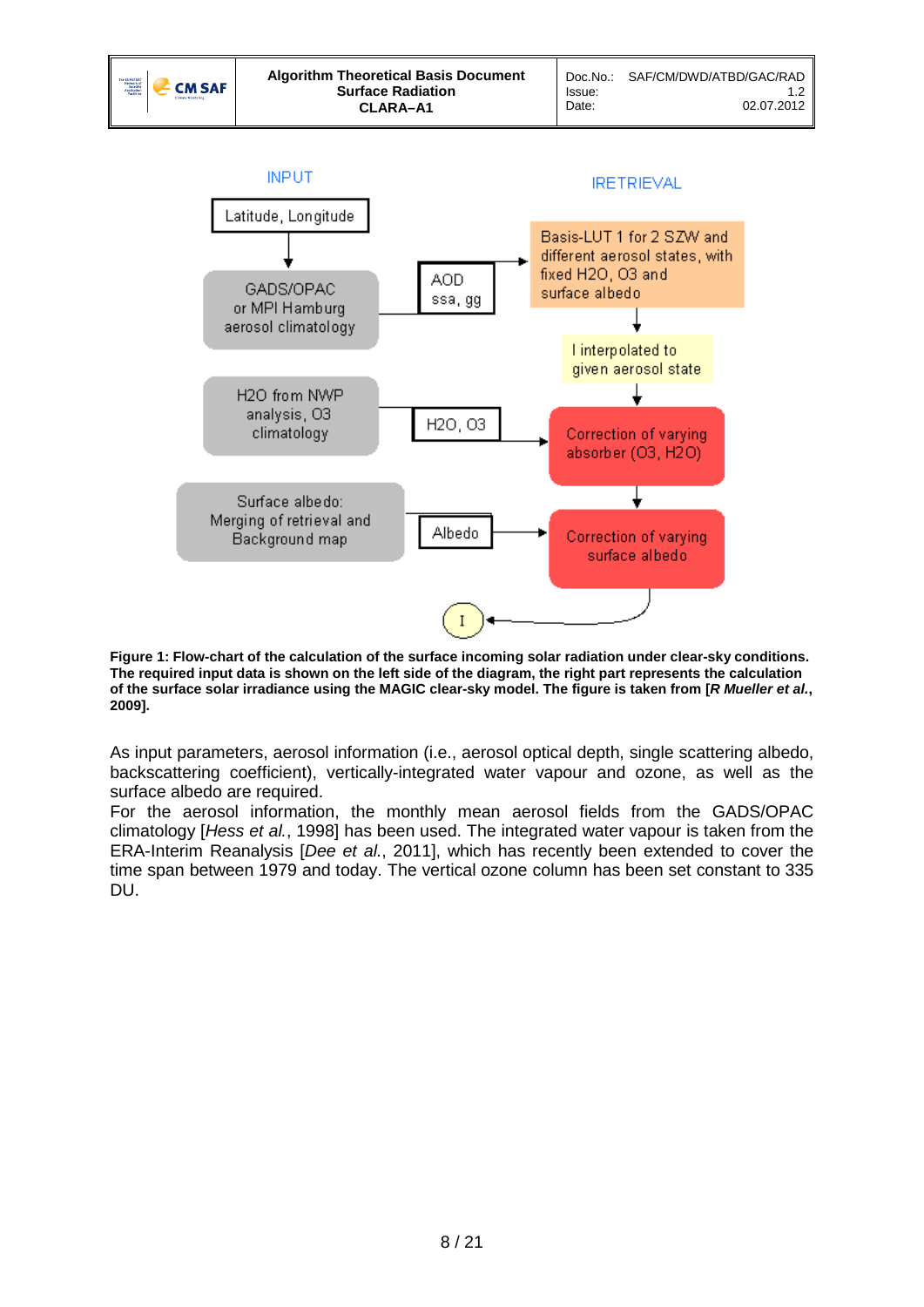02.07.2012



<span id="page-8-0"></span>**Figure 2: Diagram of the calculation of the surface solar incoming radiation under cloudy conditions. The required input data is shown on the left side of the diagram, the right part represents the calculation of the surface solar irradiance using the look-up tables for the TOA albedo. The figure is taken from[***R Mueller et al.***, 2009].**

The surface albedo information is calculated based on the spatial distribution of 20 surface types. The Surface and Atmospheric Radiation Budget (SARB) working group, part of the Clouds and the Earth's Radiant Energy System (CERES) mission, provides global digital information on land cover based on scene types from the International Geosphere/Biosphere Programme (IGBP) on a 1/6 deg grid [\(http://www-surf.larc.nasa.gov/surf/index.html\)](http://www-surf.larc.nasa.gov/surf/index.html). Using the broadband albedo for each surface type, a temporally-constant global surface albedo map is generated (see [Figure 3\)](#page-9-0). Seasonal changes, e.g., due to snow coverage, are not considered. The variation of the surface albedo with solar zenith angle is considered [*Briegleb et al.*, 1986].

This auxiliary information is used in the MAGIC clear-sky solar radiation transfer code to derive the surface solar irradiance.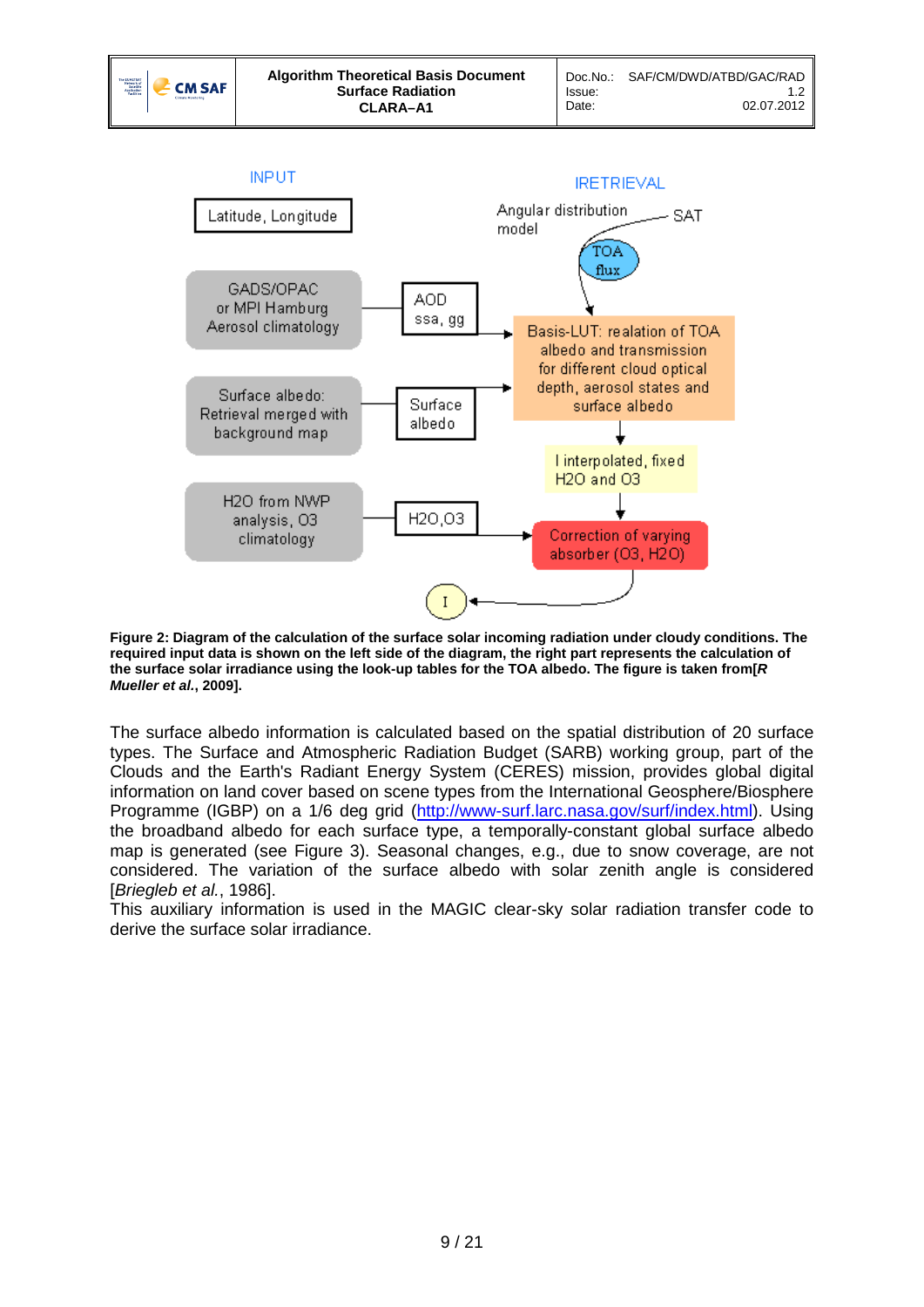



#### Surface Albedo (%), SARB / CERES

<span id="page-9-0"></span>**Figure 3: Spatial distribution of the surface albedo used in the calculation of the clear-sky surface radiation.**

Look-up tables form the core of the MAGIC clear-sky model. They have has been precalculated for several aerosol optical depths and types, 2 sun zenith angles (0 and 60 degree) with fixed values of surface albedo (0.2), integrated water vapour column (15 mm) and ozone (345 DU) using the RTM model libRadtran [*Mayer and Kylling*, 2005].

To calculate the surface solar radiation for the current atmospheric state (i.e., SZA, water vapour, ozone, surface albedo) correction formulas are applied that consider the difference between the reference value of the parameter (i.e., the value used to derive the look-uptable) and the current value of the parameter. The sensitivity of the clear-sky surface irradiance to the surface albedo is small, i.e., a change of the surface albedo by a factor of 2 (e.g., from 0.2 to 0.4) induces only a 2% change on the surface downwelling clear-sky irradiance [*Mueller et al.*, 2009, Figure 4]. The Modified Lambert-Beer (MLB) function is used to derive the dependency of the surface solar radiation from the solar zenith angle based on only 2 pre-calculated solar-zenith angles [*R W Mueller et al.*, 2004]. These optimisations reduce the number of required radiation transfer calculations substantially by a factor of 10.000 compared to 'traditional' look-up table approaches. The computational efficiency of the algorithm makes it perfectly suited for the satellite retrieval of the surface solar radiation under clear-sky conditions. No additional information (e.g., the top-of-the-atmosphere reflectance) is used from the satellite measurement.

### <span id="page-9-1"></span>**3.1.1.2 Cloudy Condition**

Under cloudy conditions (i.e., the Nowcasting SAF (SAFNWC) software detects a cloud in the satellite pixel) a different approach is taken to derive the surface solar radiation. [Figure 2](#page-8-0) presents the diagram of the retrieval of the surface solar incoming radiation under cloudy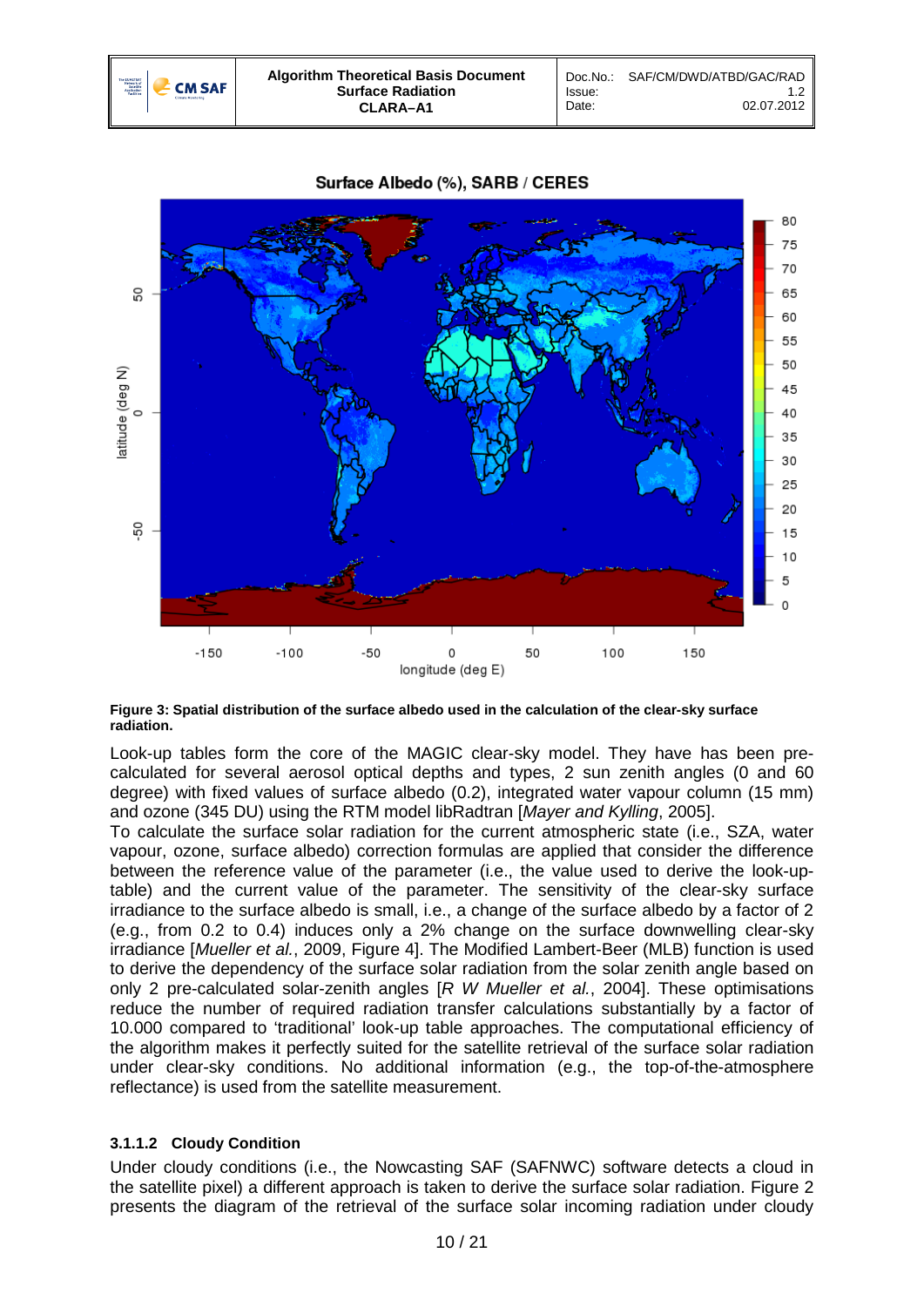

conditions, which follows the ideas of [*Pinker and Laszlo*, 1992]. The auxiliary input data is identical to the input data used to calculate the clear-sky surface radiation, i.e., surface albedo, vertically-integrated water vapour and ozone, and aerosol information. In addition to this auxiliary input data, also satellite data is used to derive the surface radiation under cloudy conditions.

The algorithm requires the satellite-derived top-of-the-atmosphere broadband albedo in the shortwave spectral region as input parameter (see [Figure 2\)](#page-8-0). However, this quantity is not measured directly by the AVHRR instrument, but has to be calculated. As a first step, the calculation of the broadband reflectance is conducted based on the measurements of the reflectance in the two visible channels of the AVHRR instruments (see [Figure 4\)](#page-10-0) following [*Hucek and Jacobowitz*, 1995]. The derived broadband reflectance for each pixel is then transferred to broadband fluxes using the bidirectional reflectance distribution function (BRDF, also termed Angular Dependence Model (ADM)) derived for ERBE [*Suttles et al.*, 1986].

The broadband top-of-the-atmosphere albedo is used in a look-up-table approach to derive the atmospheric transmissivity and, subsequently, the surface solar radiation. In addition to the clear-sky approach, under cloudy conditions, also cloud information (in this case the cloud optical depth) has to be taken into account when generating the look-up-tables. To retrieve the relationship between the atmospheric transmissivity and the top-of-theatmosphere albedo from the look-up-tables, the information on the aerosol optical properties and the surface albedo is taken from the auxiliary data. Based on the measured top-of-theatmosphere albedo, the corresponding atmospheric transmissivity is extracted from the lookup-tables. As for the clear-sky case, the look-up tables for the cloudy case have been generated for fixed values of vertically-integrated water vapour and ozone. The required correction of the atmospheric transmissivity due to the contribution of these two atmospheric absorbers are applied subsequently (see [*R Mueller et al.*, 2009]).



<span id="page-10-0"></span>**Figure 4: NOAA 9 AVHRR spectral response functions for the visible (channel 1) and the near-infrared (channel 2) detectors. Figure taken from [***Hucek and Jacobowitz***, 1995]**

Based on the retrieved atmospheric transmissivity, the surface solar irradiance is calculated using Equation [\(Eq. 1\)](#page-5-3) for each satellite pixel.

# **3.1.1.3 Calculation of gridded averages**

The CM SAF GAC SIS data set generated from the AVHRR satellite measurements is generated and provided on a regular lon-lat grid with a grid point spacing of 0.25° as daily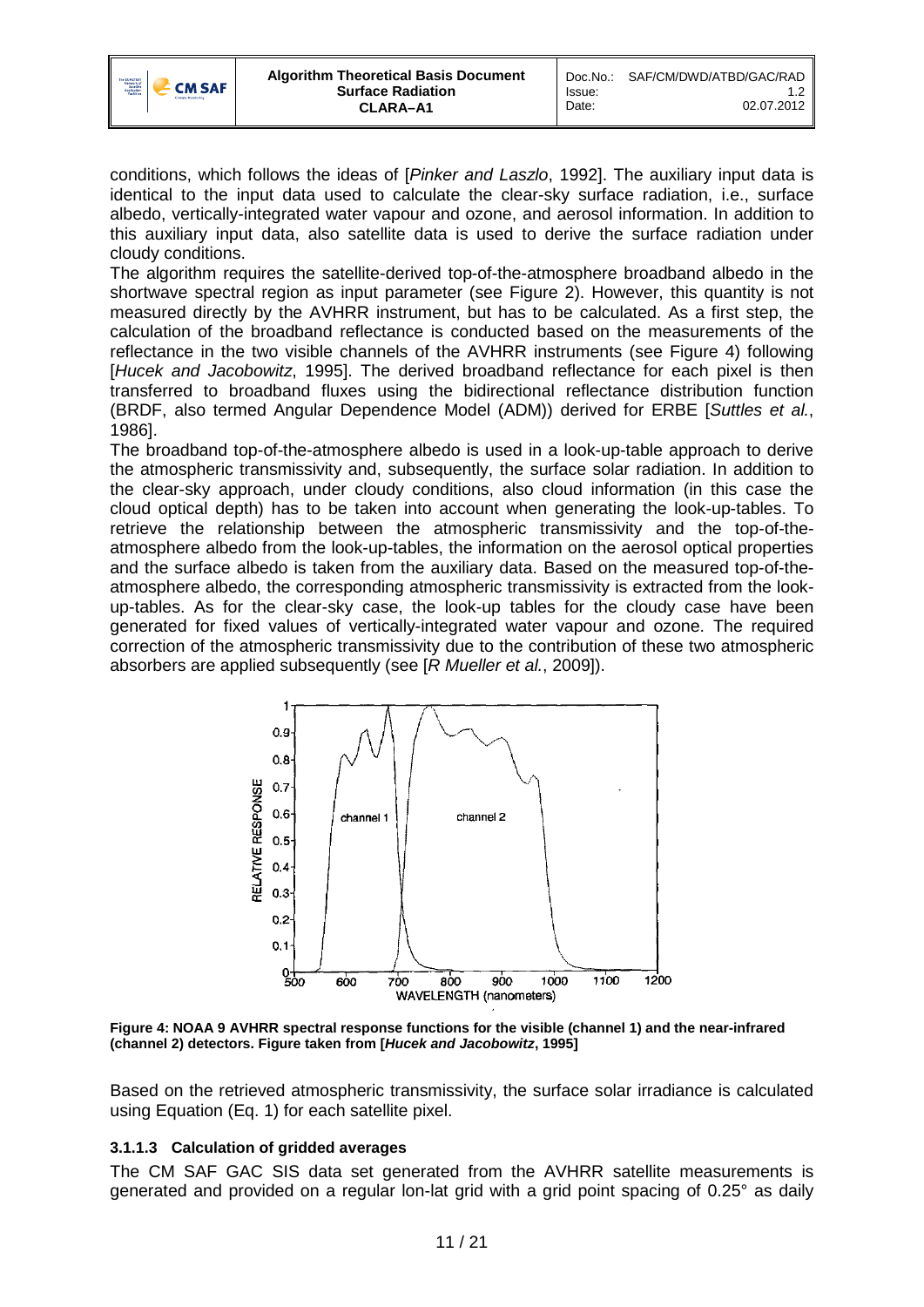

and monthly means. To generate this data from the satellite observations, the information from the satellite retrieval (clear-sky and cloudy-sky solar surface radiation) for each pixel is remapped to a regular lon-lat grid with a spatial resolution of 0.05° using the nearestneighbour remapping. This resolution is comparable to the spatial resolution of the AVHRR instrument, so no spatial or temporal averaging is performed in this step.

In the next step, the daily mean is calculated following the method by [*Moser and Raschke*, 1984]:

$$
I_{dm} = I_{chr, dm} * \frac{\sum I_i}{\sum I_i^{chr}},
$$
 (Eq. 3)

here *Idm* is the daily mean of the surface solar irradiance, *Iclr,dm* is the daily mean of the clear sky surface solar irradiance,  $I_i$  is the retrieved surface radiation from the satellite retrieval and  $I_i^{clr}$  is the clear-sky surface solar radiation that corresponds to  $I_i$ .  $I_i^{clr}$  is calculated for each satellite pixel during the processing of the satellite data using the MAGIC clear-sky radiation transfer model. The daily mean of the clear-sky surface solar irradiance, *I<sub>clear</sub>*, is calculated on the 0.05° grid using the MAGIC radiation transfer model. This method to calculate the daily means of the surface radiation substantially reduces the error introduced due to the limited number of observations per pixel per day [*Moser and Raschke*, 1984].

The daily mean surface radiation on the 0.25°-grid is obtained by averaging the corresponding 25 high-resolution grid boxes. To limit the uncertainty of the calculation of the daily averages due to limited number of observations, all daily mean values of the surface solar irradiance that are based on less then 20 observations on the 0.25°-grid are set to missing value.

The monthly mean data of the surface solar irradiance are calculated as averages from the daily mean values. Only those grid boxes are considered that have more than 20 valid daily means of the surface solar radiation. The remaining grid boxes are considered missing data.

The determination of the exact number of the required pixels in each grid box to derive a meaningful daily average and the number of valid daily means to derive a meaningful monthly average needs further investigations. Based on the validation with surface observations (see validation report) the assumed values (20 observations to derive a daily average, 20 daily averages to derive a monthly average) are shown to ensure a quality of the surface irradiance data set in line with the accuracy requirements. It can be expected that these numbers differ depending on season and region. Projects to further evaluate the impact of the number of observations to derive daily and monthly averages from polarorbiting satellite observations are under way. The results of these studies will be used in the generation of the next edition of the CM SAF GAC surface radiation data sets.

### <span id="page-11-0"></span>**3.1.1.4 Known Limitations and their Implications**

Known limitations and shortcomings of this algorithm to derive the surface solar irradiance:

•The application of the temporally-constant SARB/CERES surface albedo map limits the quality of the data set in regions with varying surface albedo, i.e., in Canada, Alaska, Russia, and Scandinavia, during the times when the surface albedo is greatly different from the value assumed in the SARB/CERES albedo map.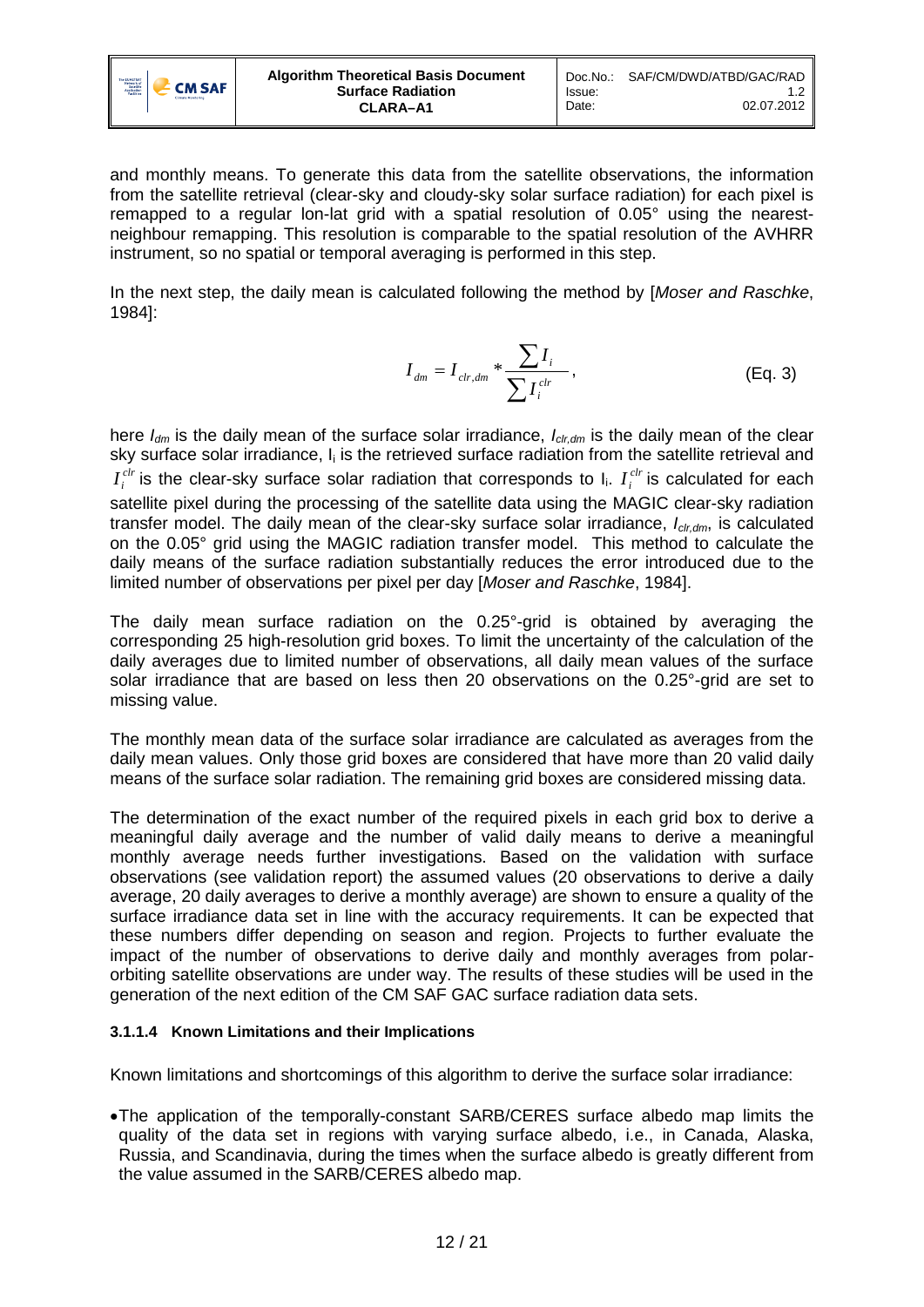

- •The algorithm requires broadband solar fluxes at the top-of-the-atmosphere to retrieve the atmospheric transmissivity and subsequently the surface solar radiation. The conversion of the satellite-observed radiances at two wavelengths into broadband solar fluxes requires assumptions on the spectral responses of the satellite channels and the bidirectional reflectance distribution function (BRDF), which can introduce large uncertainty into the satellite retrieval under cloudy conditions.
- •The algorithm depends on the ability of the cloud-detection software to detect clouds. Misclassification of pixels by the cloud-detection algorithm enhances the uncertainty of the retrieved surface solar radiation.
- •The application of monthly climatological aerosol information limits the accuracy of the data set, especially in regions with high interannual and sub-monthly aerosol variability, e.g., desert regions.

Due to the mentioned limitations (i.e., using a constant surface albedo, deriving the broadband reflected flux from the two satellite channels), the accuracy of the CM SAF GAC SIS data set was found to be insufficient over highly-reflecting surfaces. Therefore, all SIS data in those grid boxes was set to missing data for those months in which the CM SAF GAC SAL data set was higher than 20 %.

The mentioned limitations will be addresses and improved in future versions of the CM SAF GAC surface solar radiation data set.

# <span id="page-12-0"></span>**3.1.2 SNS Algorithm**

The CM SAF GAC data set of the net surface shortwave radiation (SNS) is derived directly from the CM SAF GAC data sets of the surface solar irradiance (SIS) and the surface albedo (SAL).

The net surface radiation is defined as the difference between the incoming solar surface radiation (SIS) and the outgoing surface radiation (SOS):

$$
SNS = SIS - SOS = SIS (1 - SAL),
$$
 (Eq. 4)

with

$$
SOS = SAL * SIS.
$$
 (Eq. 5)

For the generation of the CM SAF GAC SNS data set this calculation is conducted on the 0.25 deg grid based on the monthly means of SIS and SAL.

#### **3.1.2.1 Known Limitations**

The accuracy of the CM SAF GAC SNS data set depends on the accuracy of the CM SAF GAC SIS and SAL data set and the limitations of their algorithms also apply to the SNS data set (see Section [3.1.1.4](#page-11-0) for the limitations of the SIS retrieval algorithm).

Additionally, the following limitations apply:

•The surface albedo in the SAL data set describes the directional-hemispherical reflectance (direct radiation) at a solar zenith angle of 60° and does not consider bi-hemispherical reflectance (diffuse radiation). Applying the SAL data set to the monthly mean surface incoming solar radiation data set introduces temporally- and spatially-dependent uncertainties.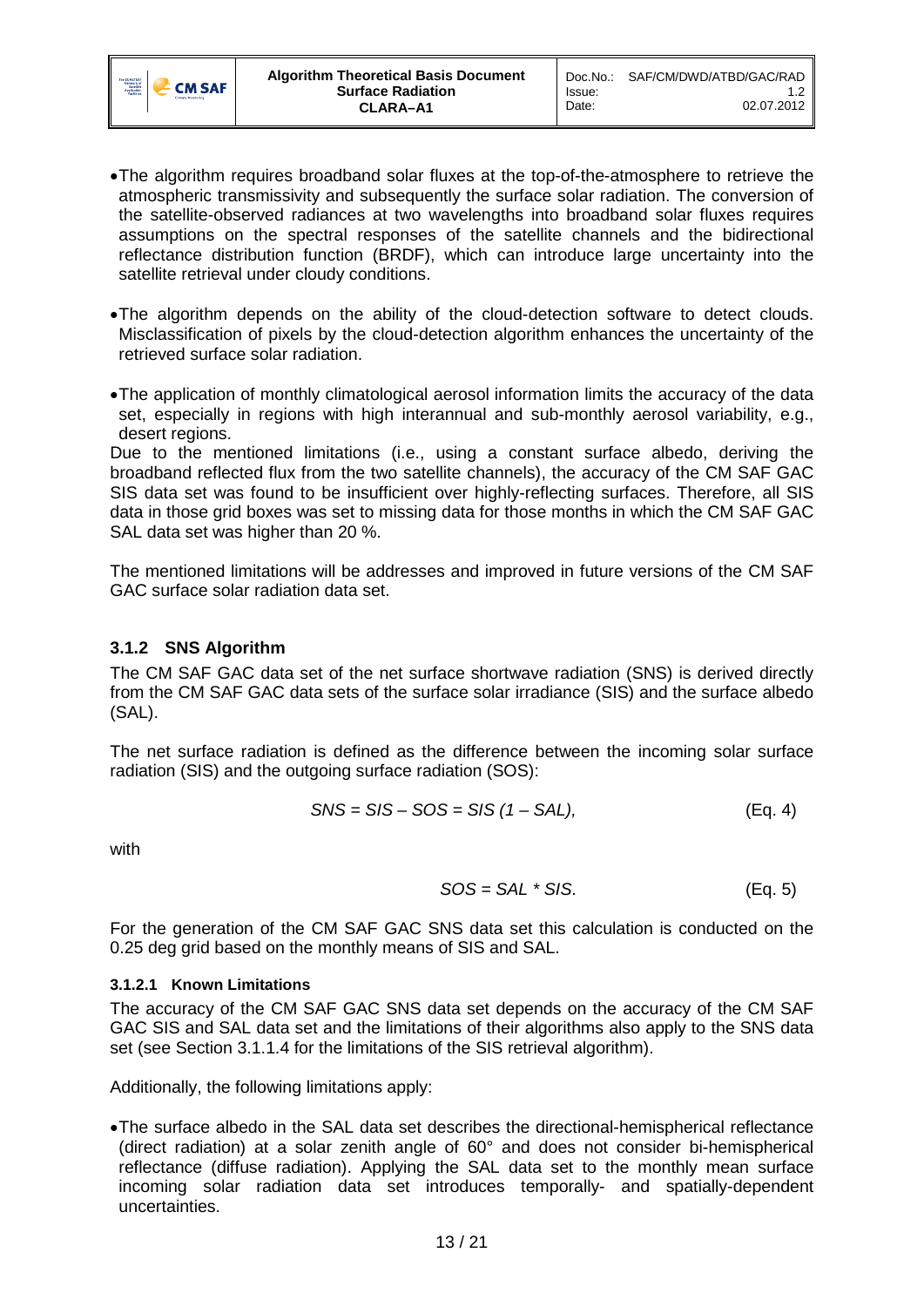

In future releases of the CM SAF GAC SNS data set, these limitations will be addressed.

# <span id="page-13-0"></span>**3.2 Longwave Surface Radiation Products**

This section describes the algorithms to derive the surface longwave radiation products of the CM SAF GAC data set: The surface downwelling longwave radiation (SDL), the surface outgoing longwave radiation (SOL), and the surface net longwave radiation (SNL).

The longwave surface radiation budget is decoupled from the visible and infra-red radiation at the top-of-the-atmosphere [*Ellingson*, 1995], which limits the suitability of the AVHRR GAC data to retrieve the longwave surface radiation components.

The surface downwelling longwave radiation is, under cloud-free conditions, mainly determined by the temperature and water vapour in the lowest kilometre of the atmosphere [*Ohmura*, 2001]. Under cloudy conditions, the height of the cloud base determines the surface downwelling longwave radiation. In both cases, the AVHRR satellite signal alone does not contain enough relevant information to retrieve the surface longwave downwelling radiation within sufficient accuracy.

The surface outgoing longwave radiation is dominated by the surface temperature, which can, under cloud-free conditions, be derived from the AVHRR satellite observations. No information on the surface temperature, and hence the surface outgoing longwave radiation, is present in the satellite measurements under cloudy conditions.

To overcome this fundamental limitation, data from the ERA-Interim data set is used to generate the CM SAF GAC surface longwave radiation data set. The ERA-Interim data set is generated at the spectral T255 horizontal resolution, corresponding to approximately 79 km spacing on a reduced Gaussian grid [*Dee et al.*, 2011]. To reduce spin-up effects of the reanalysis model, the monthly means of the surface longwave radiation data based on the 12-to-24 h forecasts are used.

The information on the cloud fraction from the CMSAF GAC CFC data set and additional topographic information is used to provide the high spatial resolution of the CM SAF GAC surface longwave radiation data sets.

### <span id="page-13-1"></span>**3.2.1 SDL Algorithm**

The CM SAF algorithm to derive the surface downwelling longwave (SDL) radiation from the AVHRR GAC data set is based on the monthly mean surface downwelling longwave radiation data from the ERA-Interim data set. The CM SAF GAC cloud fraction (CFC) data set and high-resolution topographic information are used to generate the CM SAF GAC SDL data set on the global 0.25° grid.

### **3.2.1.1 Calculation of the Cloud Correction Factor**

In a preparatory step, the sensitivity of the surface downwelling longwave radiation to cloud coverage is determined from the ERA-Interim data set. The cloud correction factor (CCF) is defined as the ratio of the difference between the clear-sky and all-sky surface longwave downwelling radiation to the cloud fraction:

$$
CCF = \frac{\Delta SDL}{CFC_{ERA}} = \frac{SDL_{allsky} - SDL_{ctr}}{CFC_{ERA}}
$$
(Eq. 6)

The cloud correction factor describes the sensitivity of the surface downwelling longwave radiation to changes in the cloud fraction. The CCF is determined from the ERA-Interim monthly mean data by linear regression between *ΔSDL* and *CFC* for each grid box. The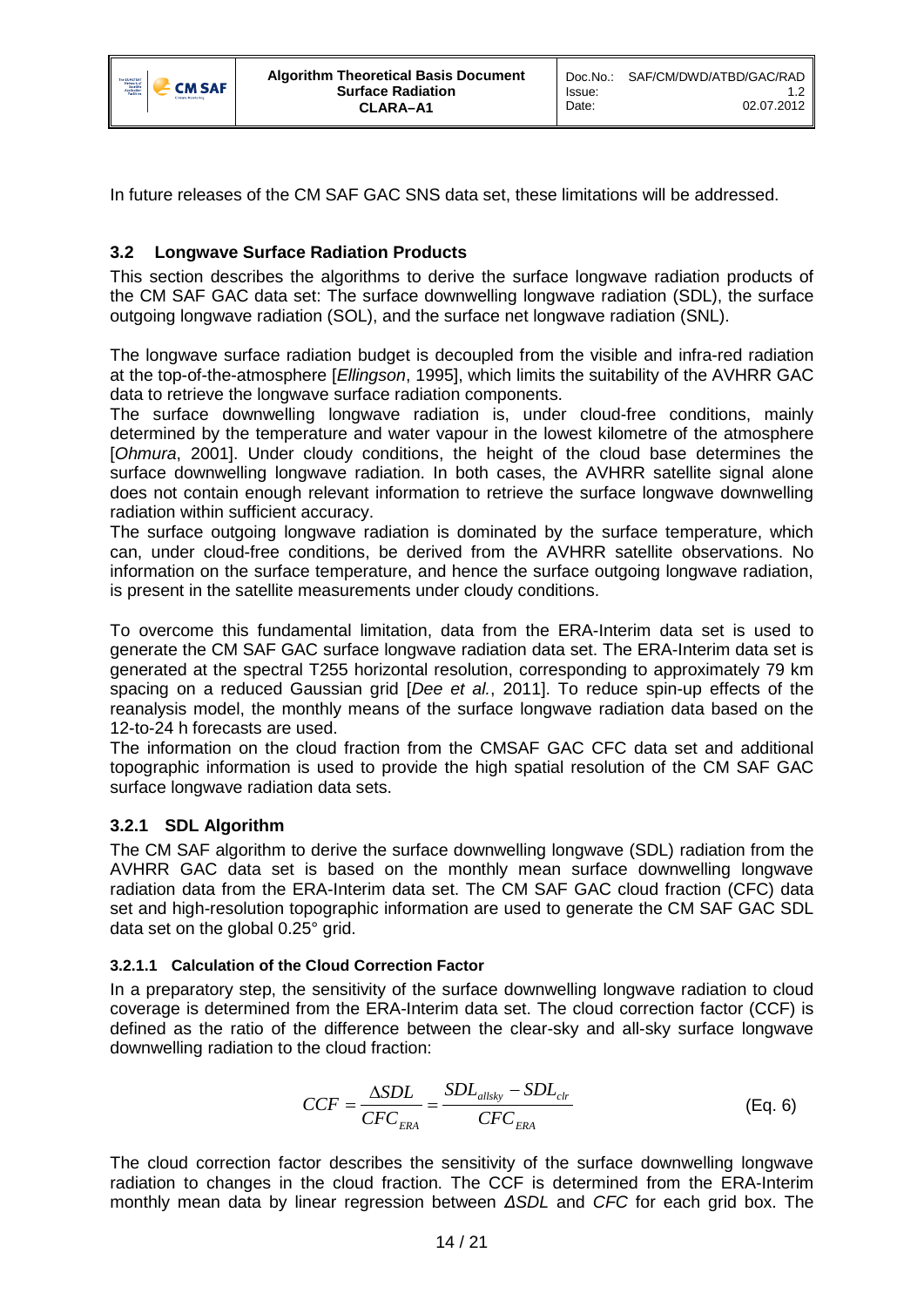

calculation of the regression is conducted separately for each month resulting in a CCF data set for each month of the year based on the 31 years of ERA-Interim data.

All grid boxes with a mean total cloud fraction of more than 20 % and mean *ΔSDL* below 3% of SDL are set to zero. In these grid boxes (only in tropical regions), the impact of cloud coverage on the surface downwelling longwave radiation is negligible. The cloud correction factor is derived from the linear regression for grid boxes that exhibit a CFC variability of more than 10 % and for grid boxes with a correlation coefficient between *ΔSDL* and *CFC* above 0.6. For the remaining grid boxes, CCF is extrapolated from neighbouring grid boxes. [Figure 5](#page-14-0) shows the temporally averaged cloud correction factor derived from the 31 yearlong ERA-Interim data set.

In the tropical regions, clouds have no impact on the surface downwelling longwave radiation, i.e., the differences of the monthly means of the clear-sky and the all-sky surface downwelling longwave radiation is close to zero, even though cloud coverage is larger than 0. The impact of clouds on the surface longwave downwelling radiation is largest over the Southern Oceans, especially over the Pacific, where clouds can add more than 100 W/m<sup>2</sup> to the clear-sky surface longwave radiation.



CCF (W/m2 SDL / % CFC), ERA-Interim

<span id="page-14-0"></span>**Figure 5: Temporal average of the cloud correction factor derived from the ERA-Interim data set.**

#### **3.2.1.2 Calculation of SDL**

The surface downwelling longwave radiation from the AVHRR GAC data set is calculated from the monthly mean of the clear-sky surface downwelling longwave radiation derived from ERA-Interim and the cloud correction term, i.e., the *CCF* multiplied with the cloud cover derived from the CM SAF GAC CFC data set:

<span id="page-14-1"></span>
$$
SDL_{GAC} = SDL_{clr} + CFC_{GAC} * CCF = SDL_{clr} + CFC_{GAC} * \frac{\Delta SDL}{CFC_{ERA}},
$$
 (Eq. 7)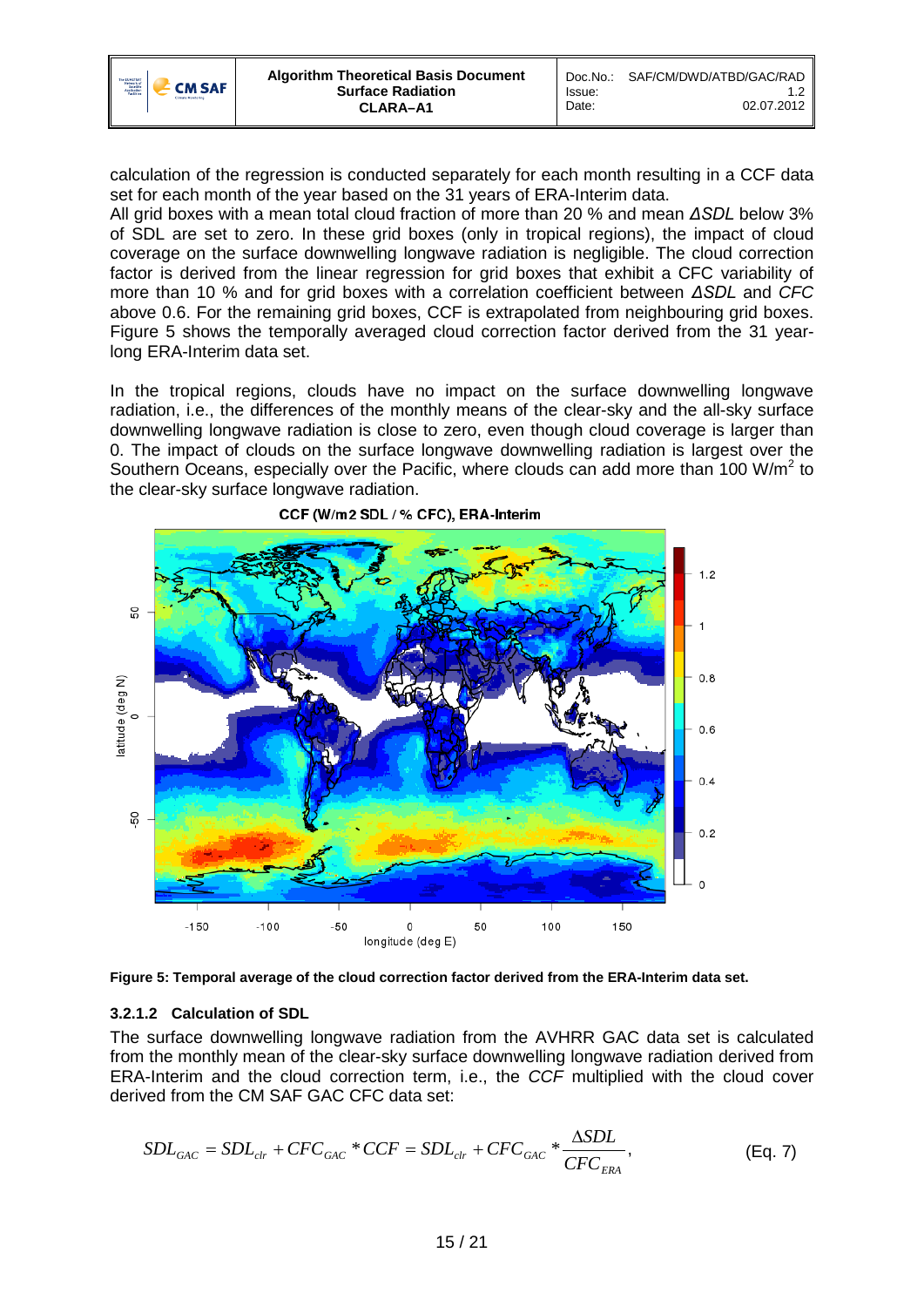

here *SDL<sub>clr</sub>* denotes the monthly mean clear-sky surface downwelling longwave radiation from ERA-Interim and *CFCGAC* is the cloud fraction from the CM SAF GAC data set. By the application of the cloud correction using the GAC CFC data set the spatial resolution of the data is substantially improved and corresponds to the spatial resolution of the CM SAF GAC CFC data set. To ensure the conservation of the absolute values from the ERA-Interim data the *SDLGAC* data is rescaled after this step to reproduce the SDL data from ERA-Interim on the coarse ERA-Interim grid.

Topography substantially modifies the surface longwave downwelling radiation, because of the change in near-surface temperature induced by changes in altitude. Based on observations, [*Wild et al.*, 1995] found that the surface downwelling longwave radiation decreases on average by 2.8  $W/m^2$  per 100 m in elevation. To account for this effect when generating the CM SAF GAC SDL data set, the Global Land One-km Base Elevation Project (GLOBE) database has been used to calculate the topography on the 0.25° global grid. The GLOBE data set is a global 1-km gridded, quality-controlled Digital Elevation Model (DEM)<br>accessible from the National Geophysical Data Centre at NOAA from the National Geophysical Data Centre at NOAA [\(http://www.ngdc.noaa.gov/mgg/topo/globe.html\)](http://www.ngdc.noaa.gov/mgg/topo/globe.html). Using the topography information from the ERA-Interim data set, the surface downwelling longwave radiation (*SDLGAC*) has been corrected according to [*Wild et al.*, 1995] to account for the differences in the surface elevation between the two grids The conservation of the surface downwelling longwave radiation on the original ERA-Interim grid is taken into account during the topographic correction.

The CM SAF GAC data set of the surface downwelling longwave radiation is globally available as monthly means from 1982 to 2009 with a grid point distance of 0.25°.

### **3.2.1.3 Known limitations**

Known limitations and shortcomings of this algorithm to derive the surface downwelling longwave radiation:

- •The cloud correction factor (CCF) is determined on a monthly basis by linear regression using ERA-Interim data between 1979 and 2010. By using linear regression to determine CCF, Equation [\(Eq. 7\)](#page-14-1) is only valid in an 'average' sense and no interannual variability is considered. For a given year and month the cloud correction of the surface downwelling longwave radiation is (slightly) different to the climatological correction factor for this months. This introduces some uncertainties into the calculation of the CM SAF GAC SDL data set.
- •The topography correction of the surface downwelling longwave radiation is based on measurements obtained in the European Alpine region [*Wild et al.*, 1995]. By analysing the differences between ERA-Interim-derived SDL and global surface observations from the Baseline Surface Radiation Network (BSRN), no improved topographic correction could be determined based on the available observations (Sebastian Limbach, pers. comm.). Dedicated surface observations of the altitudinal dependence of the surface downwelling longwave radiation are required to improve the topographic correction term for the surface downwelling longwave radiation for the global scale. The application of one constant value for the topographic correction in the calculation of the CM SAF GAC SDL data set is a limitation, which introduces uncertainty.

These limitations will be addressed in future versions of the CM SAF GAC SDL data set.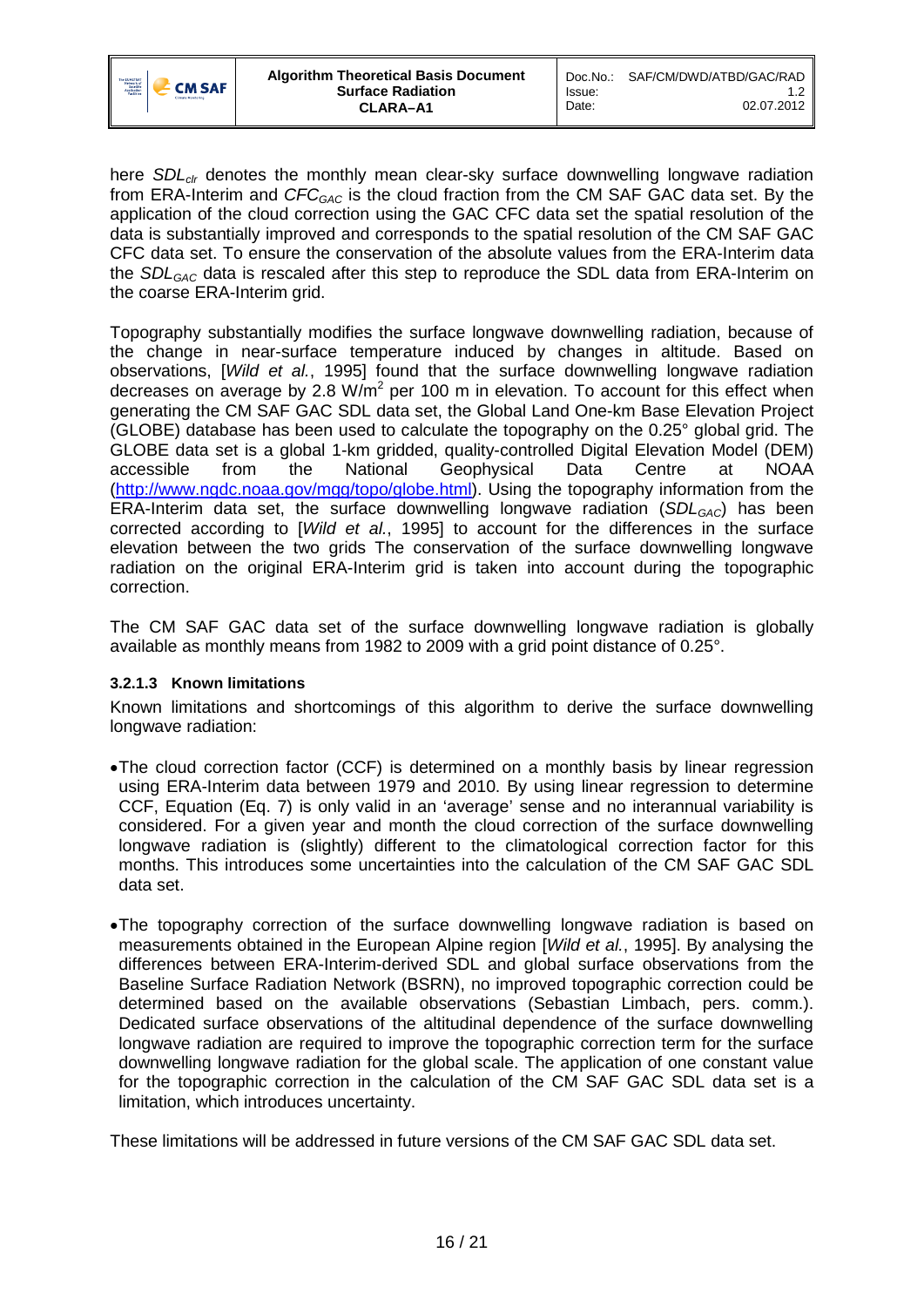

# <span id="page-16-0"></span>**3.2.2 SOL Algorithm**

The surface outgoing longwave radiation (SOL) is primarily determined by the surface temperature and the emissivity of the surface. In the longwave spectral region, the emissivity of the Earth surface is close to unity, resulting in a very small contribution of the reflected surface downwelling longwave radiation to the surface outgoing longwave radiation.

The ability to retrieve the surface outgoing longwave radiation from satellite observations alone is limited by the ability to retrieve the surface temperature with high accuracy. Direct retrieval of the surface temperature from satellite using VIS / IR channels is fundamentally restricted to clear-sky conditions. The high sensitivity of the surface outgoing longwave radiation to the surface temperature (SOL is proportional to  $T_{\text{sr}}^4$ .) results in large uncertainties in the outgoing longwave radiation even under perfect conditions.

Here, we use ERA-Interim data to generate the CM SAF GAC data set of the surface outgoing longwave radiation. To prepare the CM SAF GAC data set on the global 0.25° grid, the ERA-Interim data is corrected to account for differences in the terrain elevation and the emissivity between the ERA-Interim grid and the CM SAF GAC grid.

As a first step, the surface temperature that corresponds to the monthly mean surface outgoing longwave radiation from ERA-Interim is calculated:

$$
T_{\rm srf} = \sqrt[4]{\frac{SOL_{\rm ERA}}{\varepsilon \cdot \sigma}},
$$
 (Eq.8)

where *SOL<sub>ERA</sub>* is the monthly mean surface outgoing longwave radiation from ERA-Interim, ε is the emissivity of the ERA-Interim grid box, and σ is the Stefan-Boltzman constant (σ = 5.67  $10^8$  Wm<sup>-2</sup> K<sup>-4</sup>).

The surface emissivity on the ERA-Interim grid is based on land cover types provided by the Global Land Cover 2000 (GLC2000) and Global Land Cover Characteristics (GLCC) data bases. Both data sets are derived from analysis of satellite observations and provide the data at a spatial resolution of 1 km. The GLC2000 data set is mainly based on observations from the VEGETATION instrument onboard the SPOT 4 satellite and covers most of the globe, expect Antarctica [*Bartholome and Belward*, 2005]; the GLCC data is based on AVHRR measurements [*Loveland et al.*, 2000]. Here, the GLCC is used in regions where GLC2000 information is not available. The land cover types are converted to land type classes and the broadband emissivity is calculated based on the data given in *Wilber et al.* [1999] (See [Figure 6\)](#page-17-0). The emissivity derived on the original resolution of the land type data are then averaged onto the ERA-Interim grid.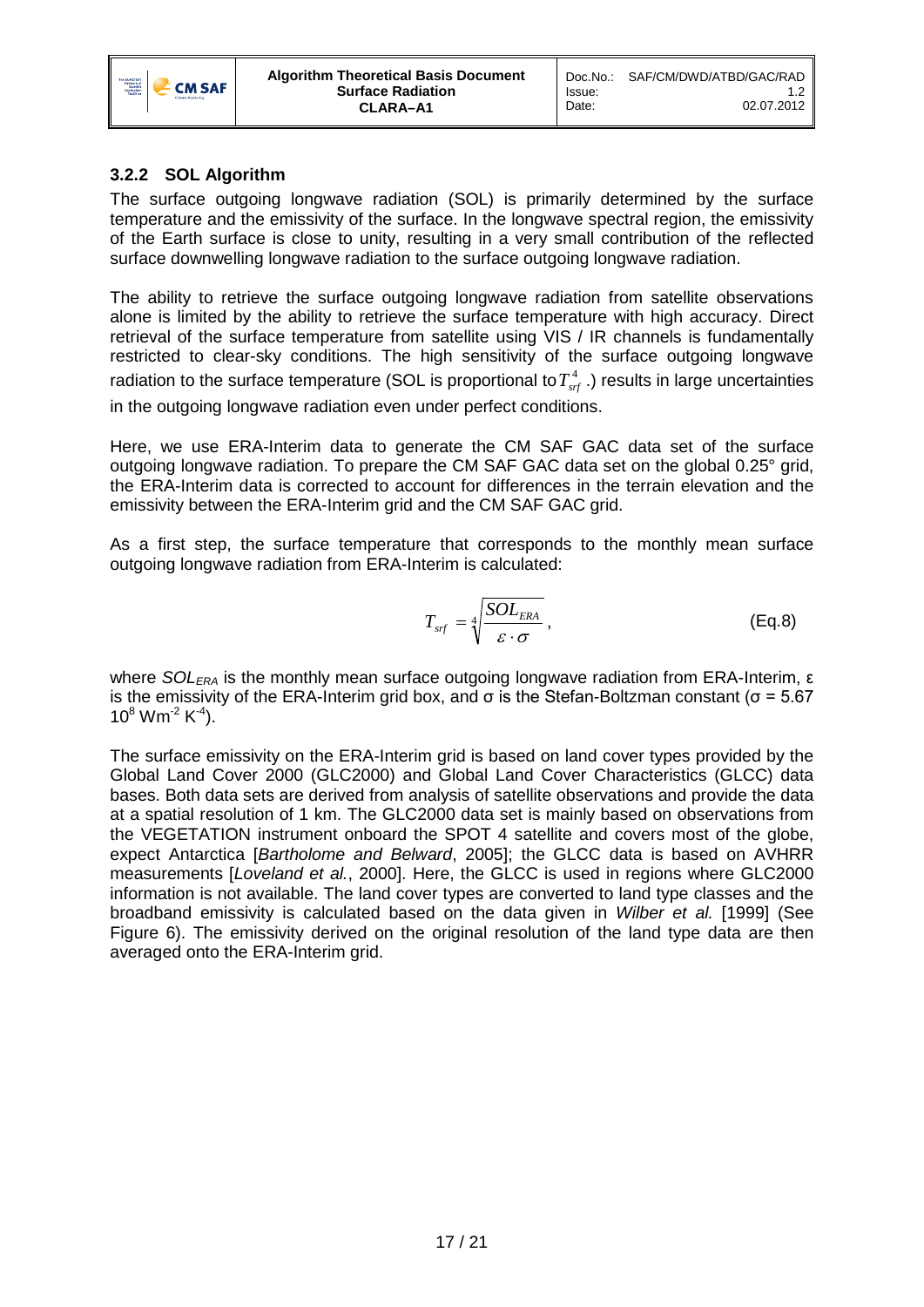



<span id="page-17-0"></span>**Figure 6: Surface Emissivity Map derived from land cover types.**

The SOL-consistent surface temperature from ERA-Interim is adjusted to account for differences between the terrain elevation on the ERA-Interim grid and the elevation on the global 0.25°-grid by applying the dry-adiabatic temperature gradient of *ΔT* = −9.81 K / km:

$$
\Delta T_{\rm srf} = \Delta h \cdot \Delta T, \tag{Eq.9}
$$

where Δh is the difference in terrain elevation between the 0.25° GAC grid and the ERA-Interim grid in kilometres. The surface outgoing longwave radiation on the global 0.25° grid can then be calculated:

$$
SOL = \varepsilon^* \sigma^* (T_{\text{srf}} + \Delta T_{\text{srf}})^4
$$
 (Eq.10)

in the calculation of the SOL data set on the global 0.25° grid, it is ensured that the SOL values on the ERA-Interim grid are conserved. The surface outgoing longwave radiation is positively defined in the CM SAF GAC SOL data set.

#### **3.2.2.1 Known limitations**

Here is a list of limitations of the SOL data set:

•The topographic correction of the SOL data from ERA-Interim is based on the assumption that the representative monthly mean surface temperature is modified with the dry-adiabatic temperature gradient as a function of elevation. This assumption needs to be verified and introduces some uncertainty in the current data set.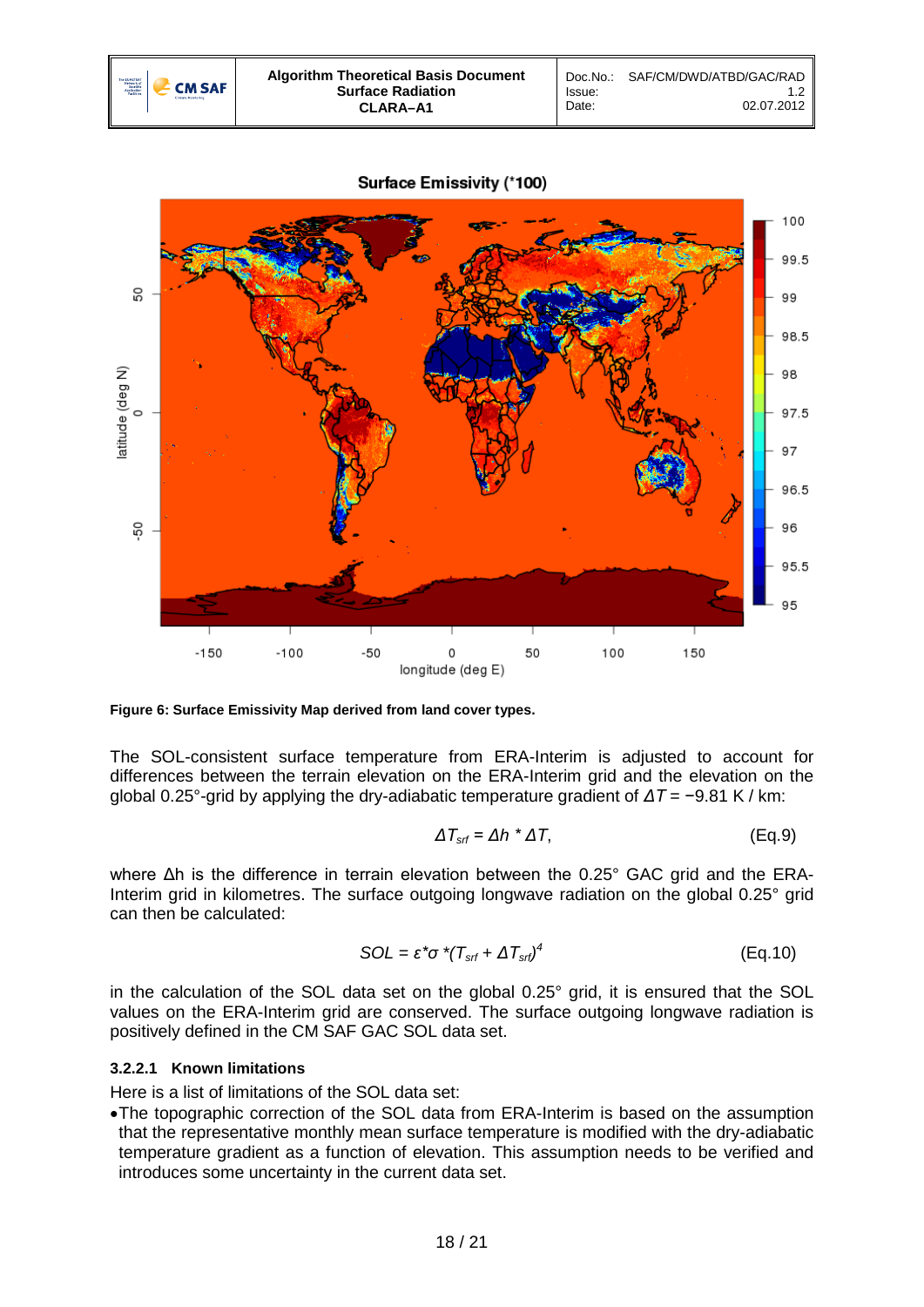

•The emissivity used to derive the surface temperature that corresponds to the monthly mean surface outgoing longwave radiation from ERA-Interim is derived from land type classes and predefined emissivity. In ERA-Interim, the surface emissivity also depends on additional parameters, e.g., soil moisture. Hence, the calculated corresponding surface temperature is slightly different to the one used within ERA-Interim, which introduces some uncertainty in the topographic correction of the SOL ERA-Interim data. The impact on the CM SAF GAC SOL data set is considered marginal.

## <span id="page-18-0"></span>**3.2.3 SNL Algorithm**

The surface net longwave radiation is defined as the sum of the downwelling and the upwelling longwave surface radiation. Since, in the case of the CM SAF GAC surface longwave radiation data sets, the surface outgoing longwave radiation is positively defined (Section 3.2.2), the surface net longwave radiation is calculated by the difference between the downwelling and the upwelling longwave surface radiation:

<span id="page-18-4"></span>
$$
SNL = SDL - SOL.
$$
 (Eq.11)

The calculation is based on the monthly mean CM SAF GAC data sets of the surface longwave downwelling (SDL) and upwelling radiation (SOL) and available on the 0.25 deg global grid. As SOL usually is larger than SDL, values of SNL typically are below zero.

## **3.2.3.1 Known limitations**

Equation [\(Eq.11\)](#page-18-4) to calculate the surface net longwave radiation is based on the definition of this quantity, so only the limitations of the input data sets (i.e., CM SAF GAC SDL (Section 3.2.1.3) and CM SAF GAC SOL (Section 3.2.2.1)) apply.

# <span id="page-18-1"></span>**3.3 Surface Radiation Budget and Cloud Forcing**

Based on the surface shortwave and longwave data sets the surface radiation budget and the short- and longwave surface cloud forcing are calculated.

# <span id="page-18-2"></span>**3.3.1 SRB Algorithm**

The surface radiation budget is calculated as the sum of the shortwave and the longwave net surface radiation fluxes and can be derived directly from the corresponding monthly mean CM SAF GAC data sets:

$$
SRB = SNS + SNL.
$$
 (Eq.12)

The calculation is based on the monthly mean CM SAF GAC data sets of the net surface longwave (SNL) and shortwave (SNS) and available on the 0.25 deg global grid.

### **3.3.1.1 Known limitations**

The equation to calculate the surface radiation budget is based on the definition of this quantity, so only the limitations of the input data sets (i.e., CM SAF GAC SNS and CM SAF GAC SNL) apply.

# <span id="page-18-3"></span>**3.3.2 CFS Algorithm**

The shortwave cloud radiative effect is defined as the difference between the net shortwave surface radiation fluxes under all-sky and under clear sky conditions:

$$
CFS = SNS - SNS_{\text{clr}}, \tag{Eq.13}
$$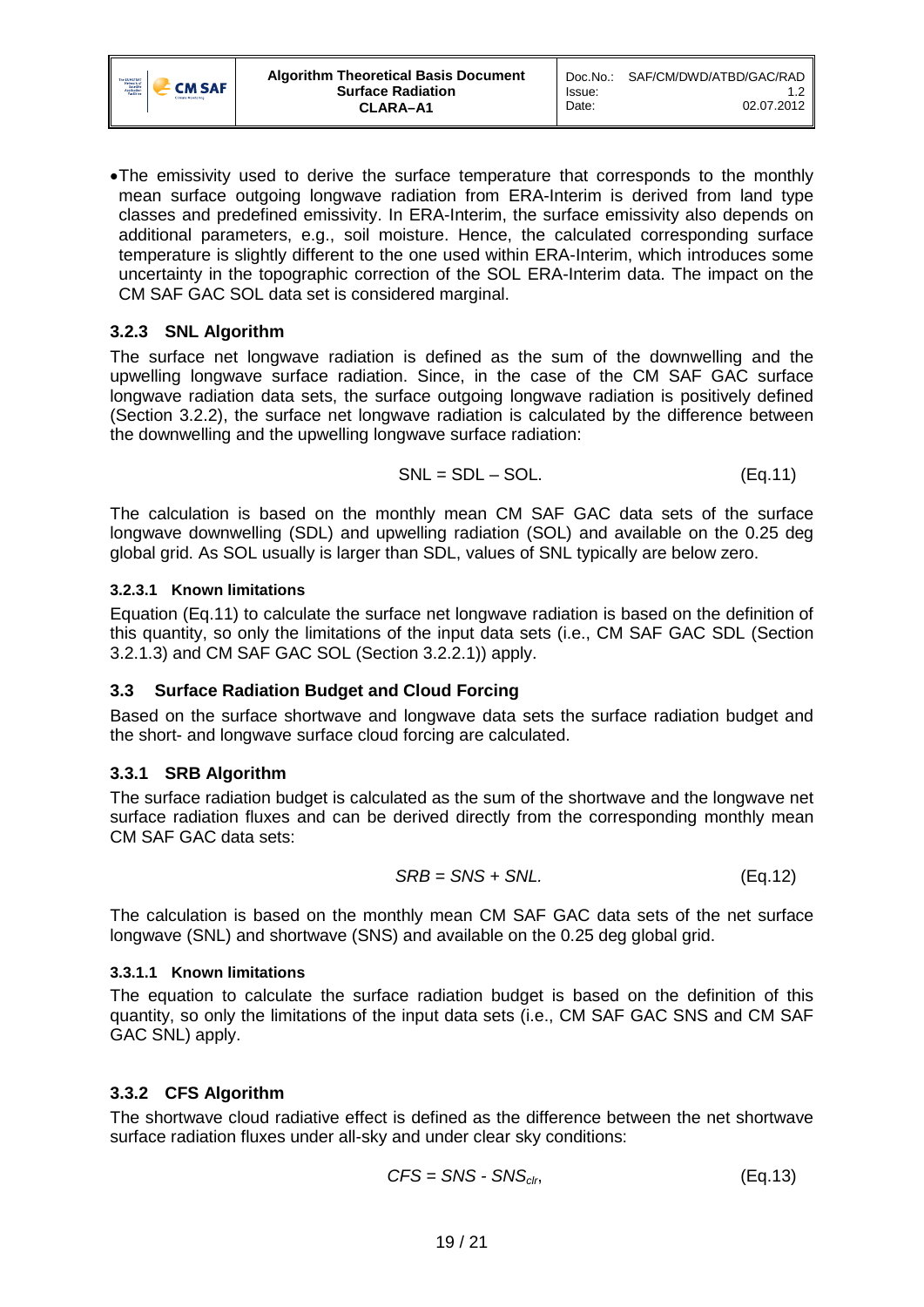

where SNS is the net surface shortwave radiation and  $SNS<sub>cir</sub>$  the net surface shortwave radiation under clear sky conditions. Using the surface albedo, the equation can be transformed into

<span id="page-19-1"></span>
$$
CFS = (SIS - SIScir) (1 - SAL).
$$
 (Eq.14)

The clear-sky surface downwelling solar radiation is calculated in the process of generating the surface downwelling solar radiation data set (see Section [3.1.1\)](#page-6-0) and also available as monthly means on the CM SAF GAC 0.25° grid. The CFS is generated by directly applying Equation [\(Eq.14\)](#page-19-1) to the monthly mean CM SAF data sets of SIS and SAL and available as monthly means on the CM SAF GAC 0.25 deg grid.

### **3.3.2.1 Known limitations**

The equation to calculate the shortwave surface cloud forcing is based on the definition of this quantity, so only the limitations of the input data sets (i.e., CM SAF GAC SIS and CM SAF GAC SAL and the monthly mean clear-sky surface radiation) apply.

### <span id="page-19-0"></span>**3.3.3 CFL Algorithm**

The longwave cloud radiative effect is defined as the difference of the net longwave surface radiation fluxes under all-sky and under clear-sky conditions:

$$
CFL = SNL - SNL_{\text{clr}}
$$
\n
$$
(Eq. 15)
$$

where *SNL* is the net longwave surface radiation and *SNL<sub>clr</sub>* is the net longwave surface radiation under clear-sky conditions. With the assumption that the difference between the allsky and the clear-sky surface outgoing longwave radiation is negligible the longwave cloud radiative can be calculated from the differences of the downwelling surface longwave fluxes under all-sky and clear-sky conditions:

$$
CFL = SDL - SDL_{chr} \tag{Eq.16}
$$

Taking into account Equation [\(Eq. 7\),](#page-14-1) CFL can be calculated from the cloud fraction and the cloud correction factor:

$$
CFL = CFC * CCF.
$$
 (Eq.17)

The longwave cloud forcing is generated on the global CM SAF GAC grid using the monthly mean CM SAF GAC CFC data set and the cloud correction factor on the global 0.25° grid.

### **3.3.3.1 Known limitations**

The equation to calculate the longwave surface cloud forcing is based on the definition of this quantity. The assumption that the difference between the outgoing longwave radiation under clear-sky and all-sky conditions is equivalent to the assumption that surface-reflected downwelling longwave radiation only accounts for a small contribution to the outgoing longwave surface radiation. The uncertainty introduced by this assumption is expected to be marginal. Additional limitations arise from the applications of the CM SAF GAC CFC data set and the cloud correction factor based on the ERA-Interim data set.